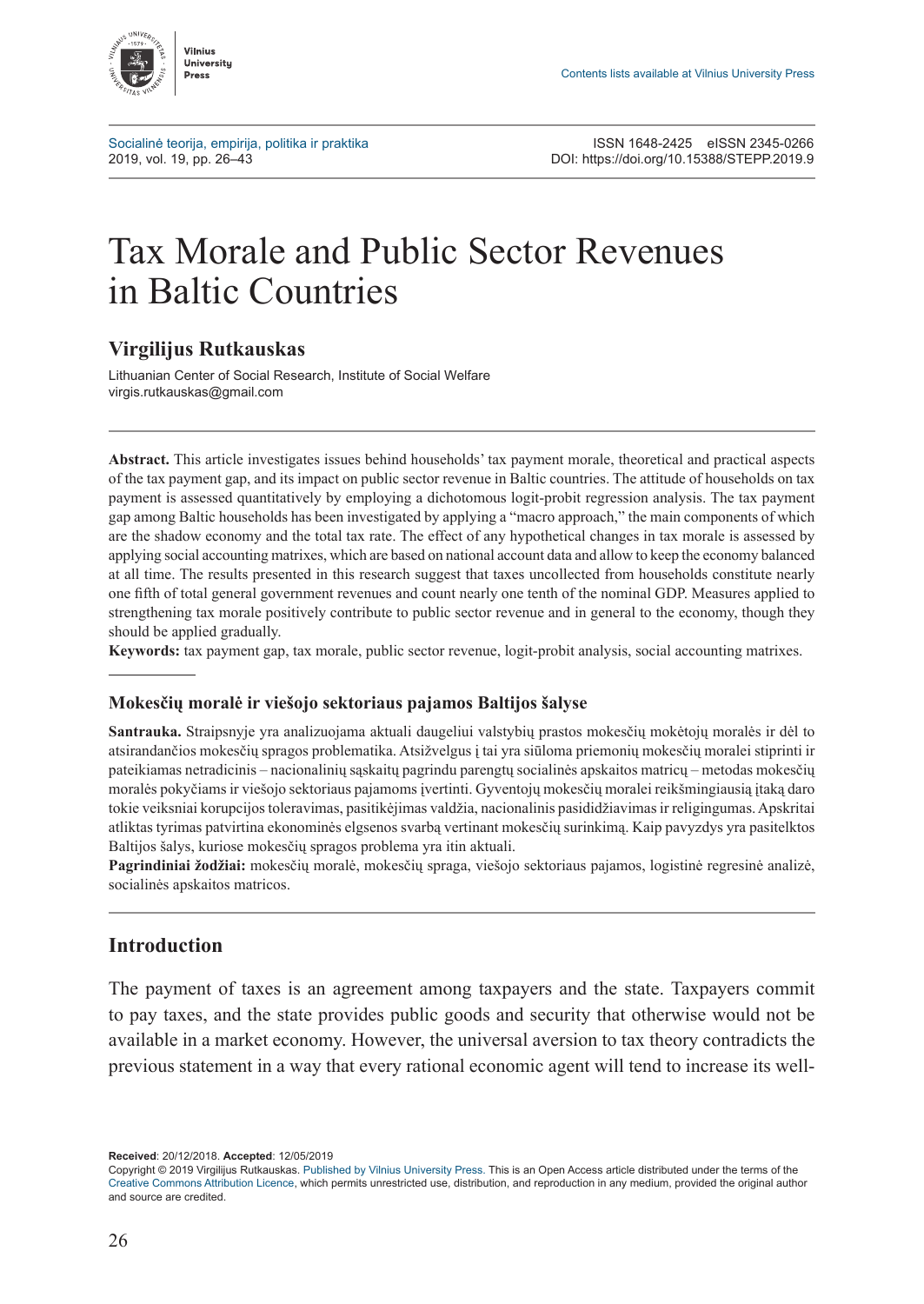being by reducing tax payments and seeking public benefits. Practical outcomes support this statement: 90% of public revenues are raised from tax contributions, but at the same time, uncollected taxes constitute nearly one fifth of all taxes. Therefore, attention to a practical and theoretical examination of the factors that have the most pronounced influence on tax payment is growing rapidly.

The background for the decision whether to pay taxes or not is based on a cost-benefit analysis. Usually, the two main indicators  $-$  tax base and tax rate  $-$  as it is shown in this research, are unable fully and comprehensively explain changes in tax payments, suggesting the existence of other explanatory variables. This is the reason behind the growing attention to alternative factors, which could disclose unwillingness to pay taxes more accurately. Moreover, an exploration of issues behind weak tax payment is vital for a number of countries, as changes in willingness to pay taxes may contribute considerably to state budget. The main drawback of tax morale researches is the lack of appropriate data sources. Usually, assessments in the field of tax evasion are based on data provided by surveys, experiments, or laboratory outcomes, because tax evasion, as well as the existence of a tax payment gap, is characterized by a criminal background.

The aim of this research is to reveal factors affecting unwillingness to pay taxes and, by disclosing the magnitude of the tax payment gap among households, simulate the possible effects of tax morale changes on the public sector revenue. The analysis of tax morale is based on the data provided by World Values Survey and European Values Study. Data received from these surveys are quantitatively assessed by employing dichotomous logit-probit regression models. The analysis of the tax payment gap is based on a "macro approach," which is in turn based on national account data. National account data also have been used to create social accounting matrixes, which are a prominent instrument for consistent imitative simulations of the economy.

Aside from the introduction and conclusions, this study is constituted of five main sections: the first discusses the importance of taxes in a contemporary economy, the second deals with the magnitude of tax evasion and the tax payment gap in Baltic countries, while the third presents the main factors comprising tax morale, discerned from the existing literature on the subject. In the fourth section of this research, a quantitative assessment of tax morale in Baltic countries is revealed together with the results. The fifth section provides background for the creation of social accounting matrixes and simulates the outcomes from possible changes in tax morale.

### **The Economic Meaning of Taxation**

Taxes affect the economy and the behavior of taxpayers in different ways. As Levine-Schayowitz (2005) states, when governments raise taxes, people alter their behaviors and make decisions they would not make otherwise. This suggests that when the behavior of private citizens is affected by a tax, the allocation of resources changes as well. Because taxes raise the prices buyers pay, providing incentives to consume less, and lower the prices sellers receive, providing incentives to produce less, the size of the market shrinks below its optimum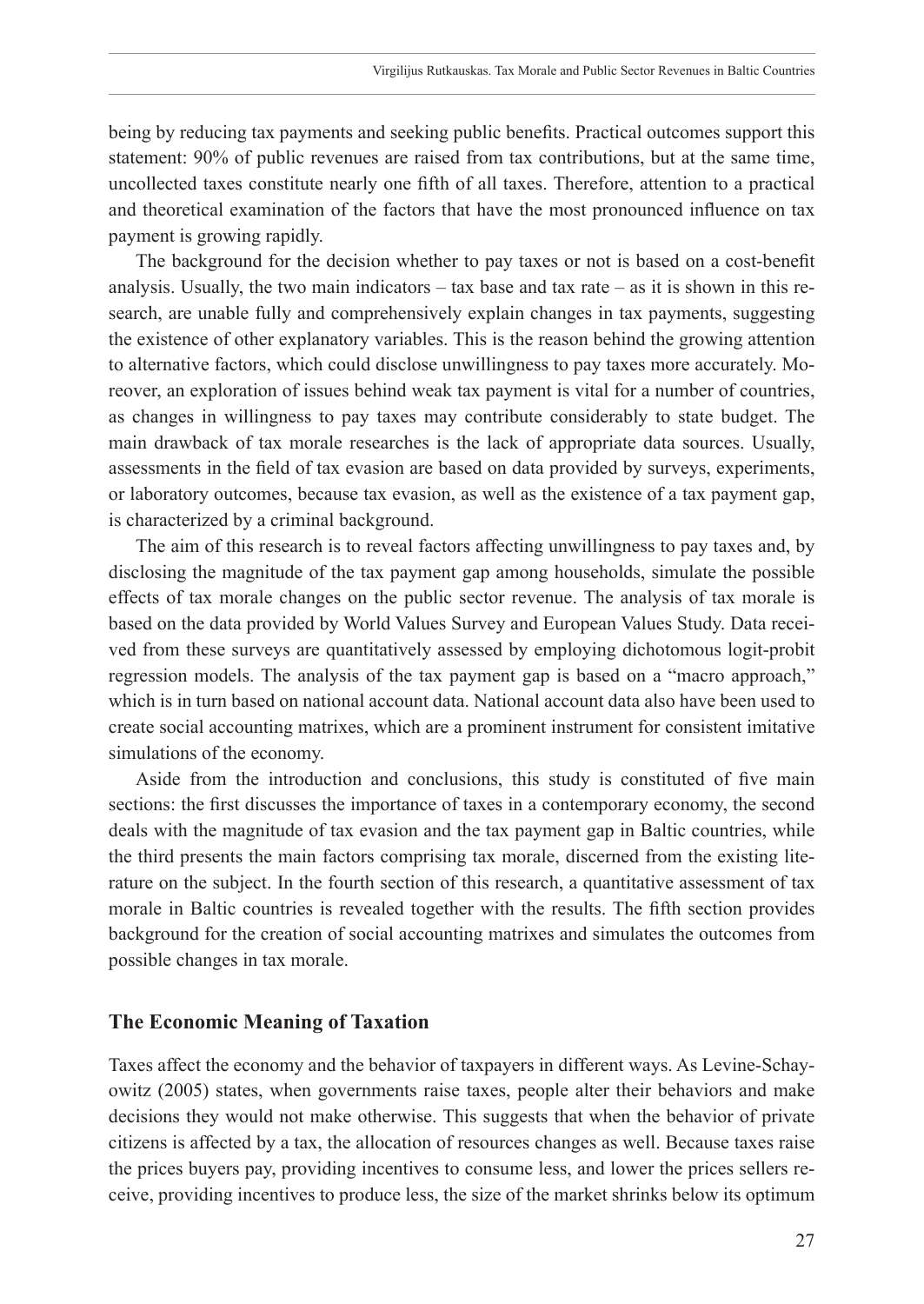level in the sense that revenues raised by government taxation may be less than the outcomes of a distorted market. Changes in tax policies also affect decisions to participate in the labor market, the choice of occupation, tax avoidance schemes, and the degree of tax evasion activities through participation in the formal or informal sector of the economy.

Taxes constitute the main part of public sector revenues in modern economies. Usually, changes in tax collection determine whether the government is running a budget surplus or deficit. In the case the public sector has more revenues and savings than expenditures, public spending toward consumption and investment increases without building up debt. This positively contributes to the general economy because public spending increases the *ceteris paribus* aggregate demand. If public expenditure remains higher for a longer period, the widening gap between revenues and expenditure needs to be covered using borrowed funds or a decrease in reserves (in case the country has reserves). Both outcomes are generally unwelcome, because the growth of debt means an increasing debt burden for future generations and usually becomes a leading indicator for future tax increases, as proposed by the Ricardo-De Viti-Barro equivalence theorem. Thus, the decisions of economic agents whether to pay taxes or not have ultimately direct impact on them, as tax payment is directly linked to provision of public goods and services and the public sector's indebtedness.

A budget deficit is a common issue for the public sector in the aftermath of financial or economic crises. The main reason for this is the increase of public sector expenditures to support a faster economic recovery. J. M. Keynes presented such a view during the Great Depression. However, it could be added (Rutkauskas 2015) that public borrowing after an economic downturn is a consequence of the usually enormous building of private debt prior the bust. Greater flows of consumption and investment during the economic boom phase support faster growth and push the economy into a new, greater level. When an economic downturn begins, a drop in borrowing, and simultaneously in consumption and investment of the private sector, results in a much lower GDP level. The same level of funds is required to keep the economy close to its previous equilibrium; however, the private sector tends to save rather than consume more in bust periods (or they are forced to do so due to a lack of lending willingness by financial intermediaries). The crucial role in terms of automatic stabilizers and general expenditure is played by the public sector, which behaves like a substitute for drops in private sector expenditure.

The main share of the general government's revenues comes from taxes. Three taxation sources – a value-added tax, taxes on income, and wealth and social contributions – are the main ones. As this research investigates issues behind tax payment and tax morale only among households, it is important to clarify the households' share in tax contributions. It is clear that income and wealth taxes, as well as social contributions (the majority of them), are paid by households. National accounts do not provide the final payers of value-added tax and puts it as a payment made by total national economy. However, value-added tax is recorded as being borne by purchasers, not sellers, and then only by those purchasers who are not able to deduct it. Thus, the greater part of this tax is recorded as being paid on final uses, mainly by households for their consumption (European Commission, 2013). Based on this, an assumption is presented in this research that all of the value-added tax has been paid solely by households. Thus, an investigation into the willingness to pay taxes should be concerned mainly with the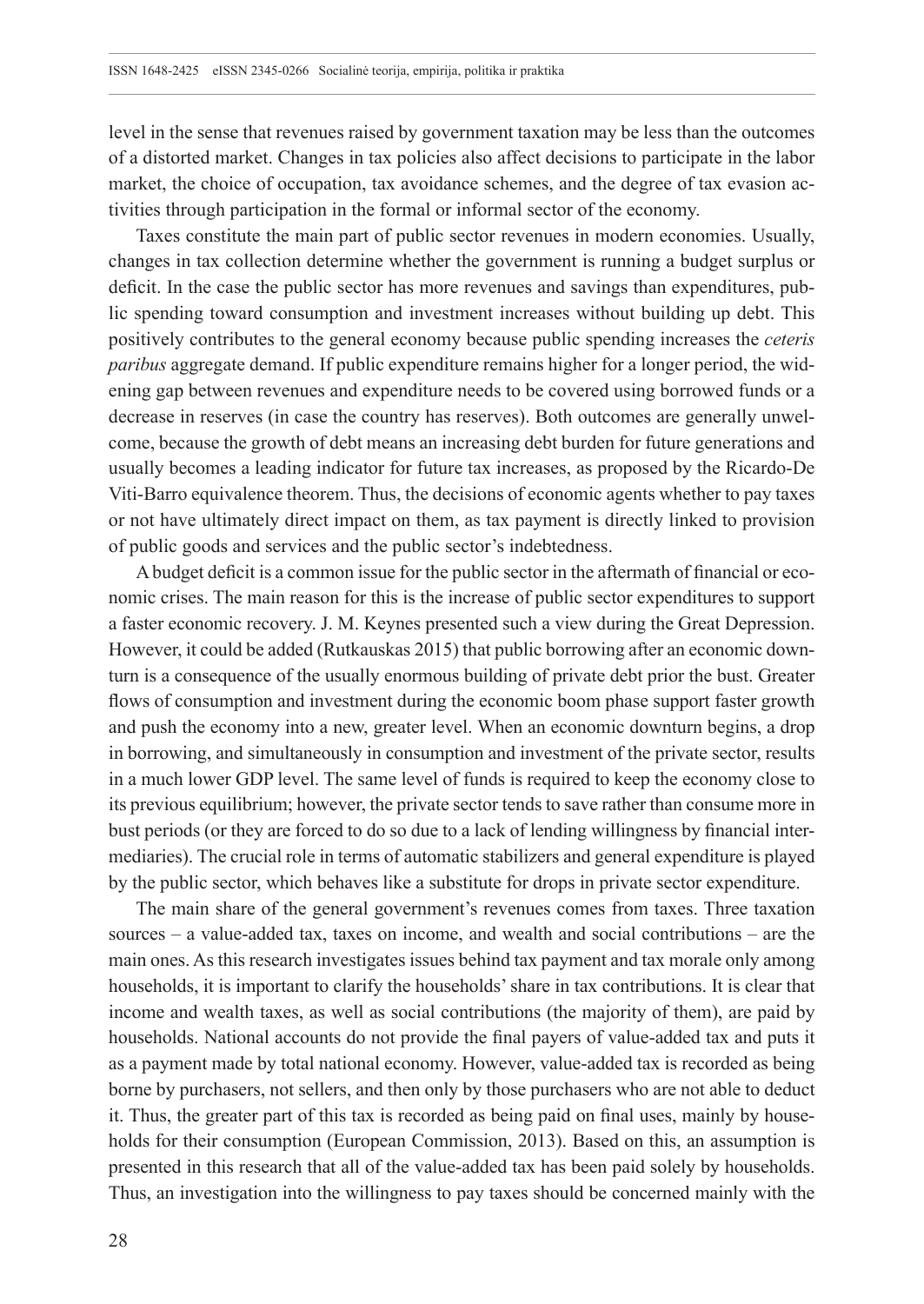households' behavior. Before assessing households' tax morale, in the next section of this research, an estimation of the tax payment gap – an outcome of tax avoidance – is provided.

## **Tax Payment Gap**

Estimating and dissecting the difference between taxes due and collected (or simply the tax payment/compliance gap) is becoming more common but remains an exception, even in advanced economies. Measuring the tax payment gap depends on the data and resources available. Generally, two main approaches – the "bottom-up" and "top-down" – are used.

The "bottom-up" approach is based on estimations made from audit results or other operational information. This way is rather costly but provides direct intelligence on the nature of non-compliance. As K. Raczkowski (2015) argues, this approach rests on selected control and audit methods within the representative group, which is subsequently generalized for the whole population surveyed. However, it should be kept in mind that audits ought to be limited in their scope but adequately targeted. Nevertheless, they cannot be the most costeffective form of research into the tax gap, yet they should rely on prospective analyses as part of the audit additionally carried out in the real time.

The "top-down" or "macro approach" uses national accounts and other data to model the tax base and estimate revenue under perfect compliance, subtracting actual collections to arrive at the tax payment gap. This has the advantage of using readily publicly available data, but its accuracy depends on the data used and may provide little insight into how compliance might be improved (IMF, 2015). K. Raczkowski (2015) adds that the "top-down" approach does not conduct physical controls on the taxpayer but relies on tax declarations and other data sources, which mostly allow for the determination of the tax gap in a less precise manner than physical audits.

The first approach has been used mostly by tax authorities, as they possess data usually inaccessible for individual and external users. Thus, the second approach is more common, especially for making international comparisons, as it is the case of this research. K. Raczkowski (2015) has described one of the ways to employ a "top-down" or "macro" approach by measuring the tax payment gap (*TPG*). The author argues that a multiplication of three main components (1) can reveal the nominal amount of unpaid taxes, i.e., the total tax rate (*TTR*); the gross domestic product (in nominal terms; *NGDP*); and the size of the shadow economy (*SE*), where *i* represents the country, and *n* – the period.

$$
TPG_n^i = TTR_N^I * SE_n^i * NGDP_n^i
$$
\n<sup>(1)</sup>

In his paper, K. Raczkowski (2015) takes the total tax rate as paid by businesses excluding such taxes as the personal income tax, value-added taxes, sales taxes, or goods and service taxes. However, the purpose of this research is to investigate tax morale and the compliance of households as they are the main taxpayers; thus, the total tax rate of businesses has been changed into implicit tax rates on income and consumption. The results of these calculations are presented in Table 1, and they reveal that in 2015, the tax payment gap in Baltic countries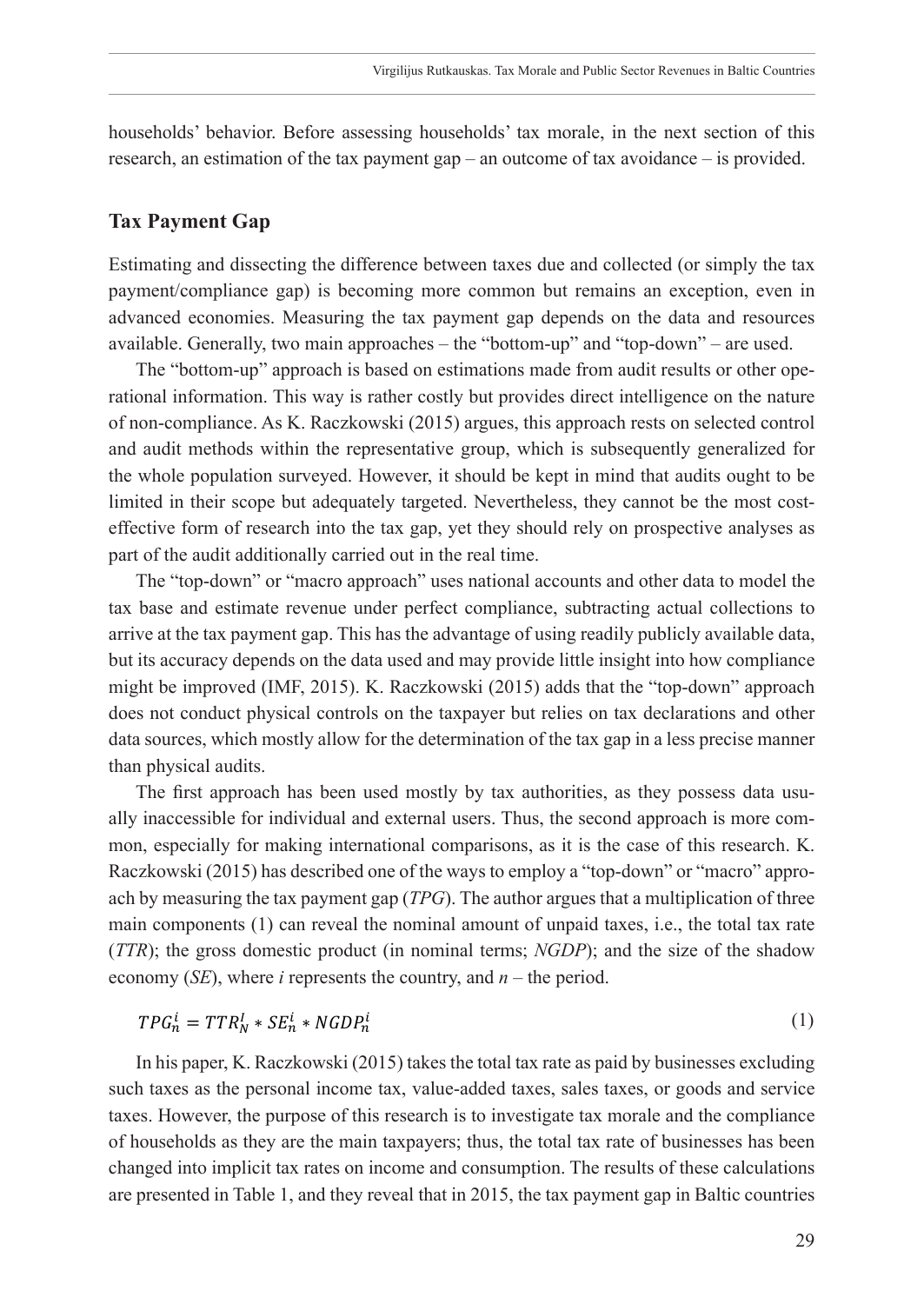comprised 2.1-3.5 billion euros, or nearly one tenth of the nominal GDP. As the size of the estimated shadow economy is nearly similar in Baltic countries, the main driving factor of the tax payment gap, based on the "top-down" approach, appears to be the tax rate: the higher the tax rate, the bigger the uncollected tax revenue for the government is estimated (see the case of Estonia).

|                | 2007 | 2008 | 2009 | 2010 | 2011 | 2012 | 2013 | 2014 | 2015 |  |  |
|----------------|------|------|------|------|------|------|------|------|------|--|--|
| Estonia        |      |      |      |      |      |      |      |      |      |  |  |
| TTR, %         | 57.8 | 54.8 | 60.6 | 61.3 | 61.0 | 60.1 | 59.2 | 60.2 | 60.6 |  |  |
| SE, % of NGDP  | 17.8 | 19.4 | 24.6 | 23.0 | 19.7 | 18.3 | 18.0 | 17.5 | 18.5 |  |  |
| TPG, % of NGDP | 10.3 | 10.6 | 14.9 | 14.1 | 12.0 | 11.0 | 10.6 | 10.5 | 11.2 |  |  |
| Latvia         |      |      |      |      |      |      |      |      |      |  |  |
| TTR, $\%$      | 49.3 | 46.5 | 48.1 | 51.5 | 53.1 | 53.5 | 52.6 | 52.3 | 51.6 |  |  |
| SE, % of NGDP  | 17.0 | 18.3 | 21.2 | 20.4 | 18.7 | 17.3 | 16.7 | 15.9 | 16.6 |  |  |
| TPG, % of NGDP | 8.4  | 8.5  | 10.2 | 10.5 | 9.9  | 9.3  | 8.8  | 8.3  | 8.6  |  |  |
| Lithuania      |      |      |      |      |      |      |      |      |      |  |  |
| TTR, $%$       | 50.9 | 50.1 | 48.6 | 48.9 | 48.9 | 48.6 | 48.6 | 49.2 | 49.9 |  |  |
| SE, % of NGDP  | 20.6 | 20.3 | 24.3 | 23.1 | 20.9 | 19.3 | 18.3 | 17.6 | 18.7 |  |  |
| TPG, % of NGDP | 10.5 | 10.2 | 11.8 | 11.3 | 10.2 | 9.4  | 8.9  | 8.7  | 9.3  |  |  |

*Table 1: A calculation of the tax payment gap (TPG) among the Baltic countries.*

**Sources:** Eurostat, Medina and Schneider (2018), and author's calculations.

The factors affecting public sector's revenues in gathering and balancing the budget are important to securing the fulfillment of a contract among public and private sectors. Thus, the tax base, tax rates, and taxation systems in general are and will be under high interest in searching for the most efficient taxation model or policy that enables governments to maximize public revenues. The classical taxation model suggests looking at the taxpayer as a decision-maker with an aim to maximize benefit. Before paying taxes, an economic agent performs a cost and benefit analysis and looks for two possible options. One of them is not to pay taxes and to potentially pay a fine in the case of audit by a tax authority; the second – to pay taxes. However, a number of unanswered questions remain. For instance, why do economic agents tend to pay taxes and why not? What are the main factors behind their decisions, and how could these factors be influenced? What role could the government play in all this? An increasing number of researchers are looking for ways to explain the so called "soft factors" – other than the tax base and rate – behind taxpayers' behavior.

## **Factors behind Tax Collection**

In contemporary economic theory, the payment of taxes is a bilateral agreement between an economic agent and the state, because the latter is basically grounded on that way of funding.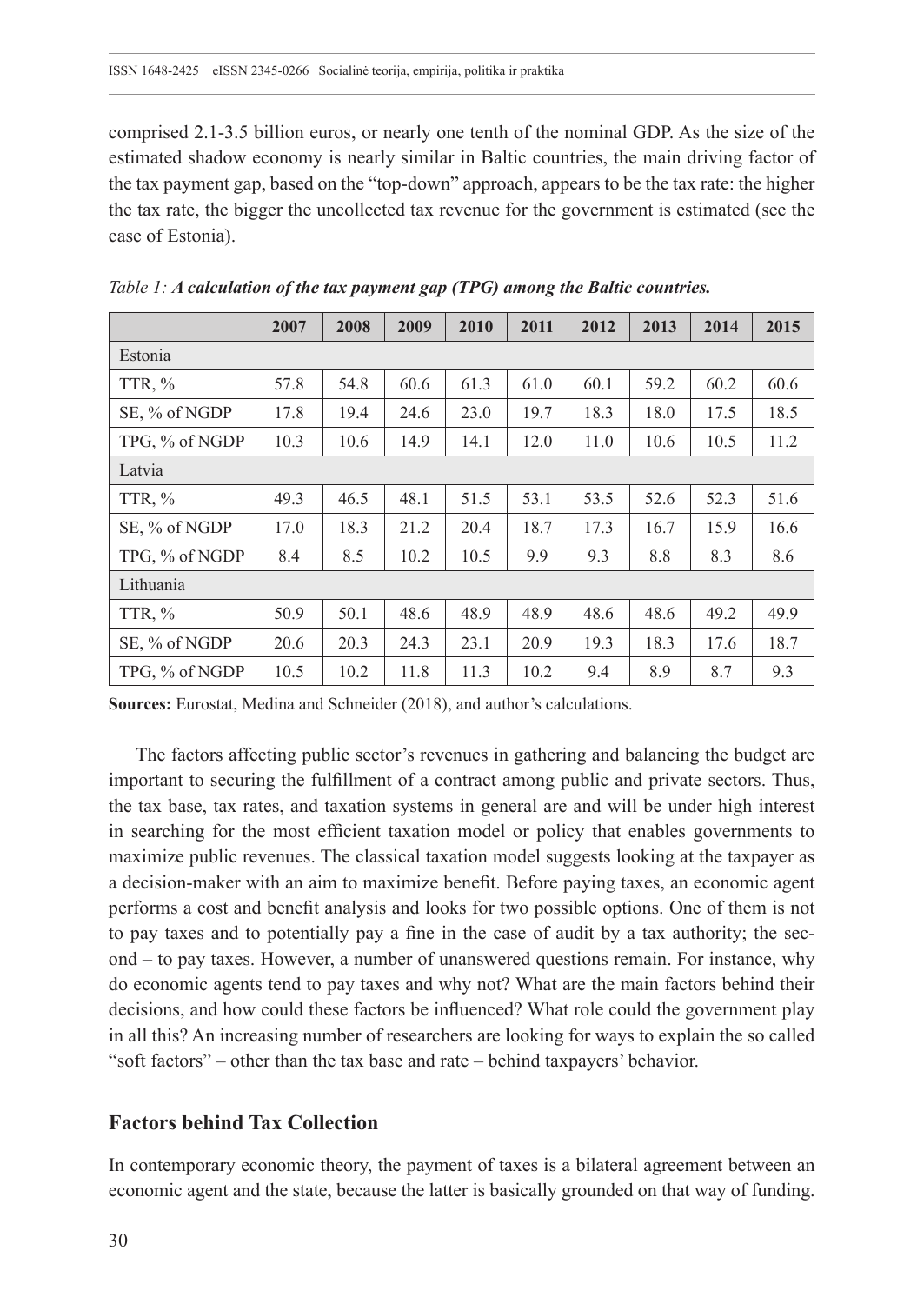Economic agents agree to pay taxes to the state, for public goods and security in return. At the same time, economic agents are rational benefit-seekers and will try to avoid or minimize tax payments and will simultaneously seek public goods and security. Samuelson (1954) argued that the private provision of public goods would be inefficiently low, because everyone would have an incentive to "free ride" on the private purchases of others. The theory of general reluctance to pay taxes also brings arguments that are contrary to the concept of a conscious taxpayers' agreement with the state. The fiscal illusion theory adds that a rational economic agent realizes the need to have a balanced level of public finance (the expenditures on public goods and security should not exceed the revenues of the state in the long run). Notwithstanding this, a rational economic agent tends to seek financial benefits from the state and not pay for public goods and services via taxes. Thus, such a behavior is assessed as irrational.

The public sector uses legal powers to force economic agents distribute part of their revenues via taxes. There are three possible ways to deal with taxation: (1) agree to pay taxes, (2) evade taxes, or (3) avoid taxes. An agreement to pay taxes is not under the aim of this research and thus will not be assessed further. Tax evasion and tax avoidance have at once similar and different meanings that must be clarified. According to the Organization for Economic Cooperation and Development, tax evasion is linked to illegal agreements among parties in order to conceal on taxes or elude the fulfillment of tax liabilities. Meanwhile, tax avoidance is linked to searching for legal abilities enabling to diminish tax payments (OECD, 2015). For the purpose of this research, differences between tax evasion and tax avoidance are not that important, because the result of a general unwillingness to pay taxes, and not the type of it (evasion or avoidance), is under concern. Considering this, within the scope of this research, tax evasion and tax avoidance are taken as synonyms.

M. Allingham and A. Sandmo presented the most famous income tax avoidance model in 1972. Their research was based on G. S. Becker's *Crime and Punishment: An Economic Approach*. In this paper, G. S. Becker (1968) proposes to look at tax payment as an optimal portfolio formation exercise, where the taxpayer either chooses to take a risky path and not pay taxes but faces the probability of being audited by a tax authority or chooses the safe portfolio and pays taxes as it is stated by the law. S. Yitzhaki (1974) complemented the model with an instance of a fine in case the fact of tax evasion is detected. Such an approach allows investigating the sensitivity of taxpayer behavior to factors like probability to be audited, fines, the tax rate, etc. However, this model received some critique, which was acknowledged by its authors. The weakest point here is the assumption that the taxpayer benefits only by avoiding paying taxes, as the classical model does not consider the economic goods and services that are provided by the state. Thus, the only rational outcome in this case would be to avoid paying taxes and free-ride, as suggested by Samuelson (1954). This drawback is well-perceived by the authors; however, because of its simplicity, it is commonly used to explain the unwillingness to pay taxes.

Why do people pay taxes, then? J. Alm et al. (1992) have raised this question, and the results of their experiment suggest that compliance occurs because some individuals overweight the low probability of audit, although such overweighting is not universal. Compliance does not occur simply because individuals believe that evasion is wrong, since the sub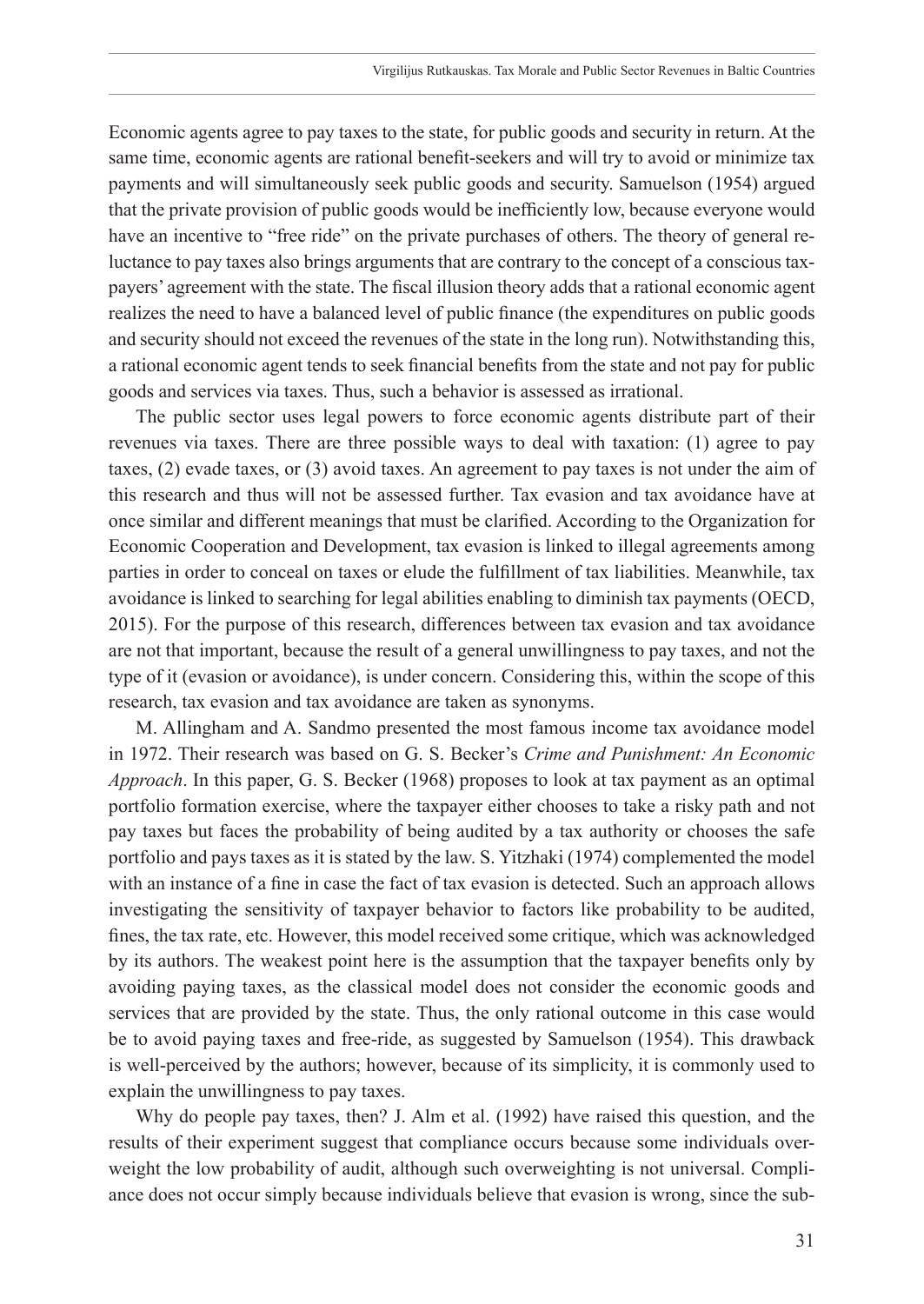ject behavior is unchanged using either neutral or loaded terms. Moreover, there is evidence that individuals pay taxes because they value public goods that their taxes are funding. At this stage, it should be noted that individuals exhibit a remarkable diversity in behavior. They sometimes appear either to overweight low probabilities or to be risk-seeking; on occasion, they are either cooperative or act like free-riders (as could be presented form empirical findings in Figure 1).



*Figure 1: Relationship between cheating on taxes and claiming state benefits.*  **Sources:** European Value Study (2008) and author's calculations. **Note:** growth in numbers represents a greater justification.

Recent research results in the tax payment field recognize that models like the one by M. Allingham and A. Sandmo lack explanatory power on some occasions. It is suggested that the behavioral economics theory could add more realistic factors to the classical model, like psychological comfort, the prestige of paying taxes, and others. Daude et al. (2012) explain that tax morale is based on an aspiration to be honest with the state and other taxpayers and a trust in the government. And on the contrary, dishonesty and distrust toward the government are directly linked to tax evasion. For instance, a poor quality of public goods could be perceived by the taxpayer as dishonest behavior by the authorities and thus result in an unwillingness to buy public goods by avoiding tax payments. Factors behind the willingness to pay taxes have been investigated differently by several authors (Slemrod, Yitzhaki 2002; Slemrod, Weber 2012). T. O. Weber et al. (2014) claim that the main challenge in investigating tax morale is the criminal background of such an activity. Correlation is found among tax payment and social norms, like belonging to a social group or country, patriotism, or justice.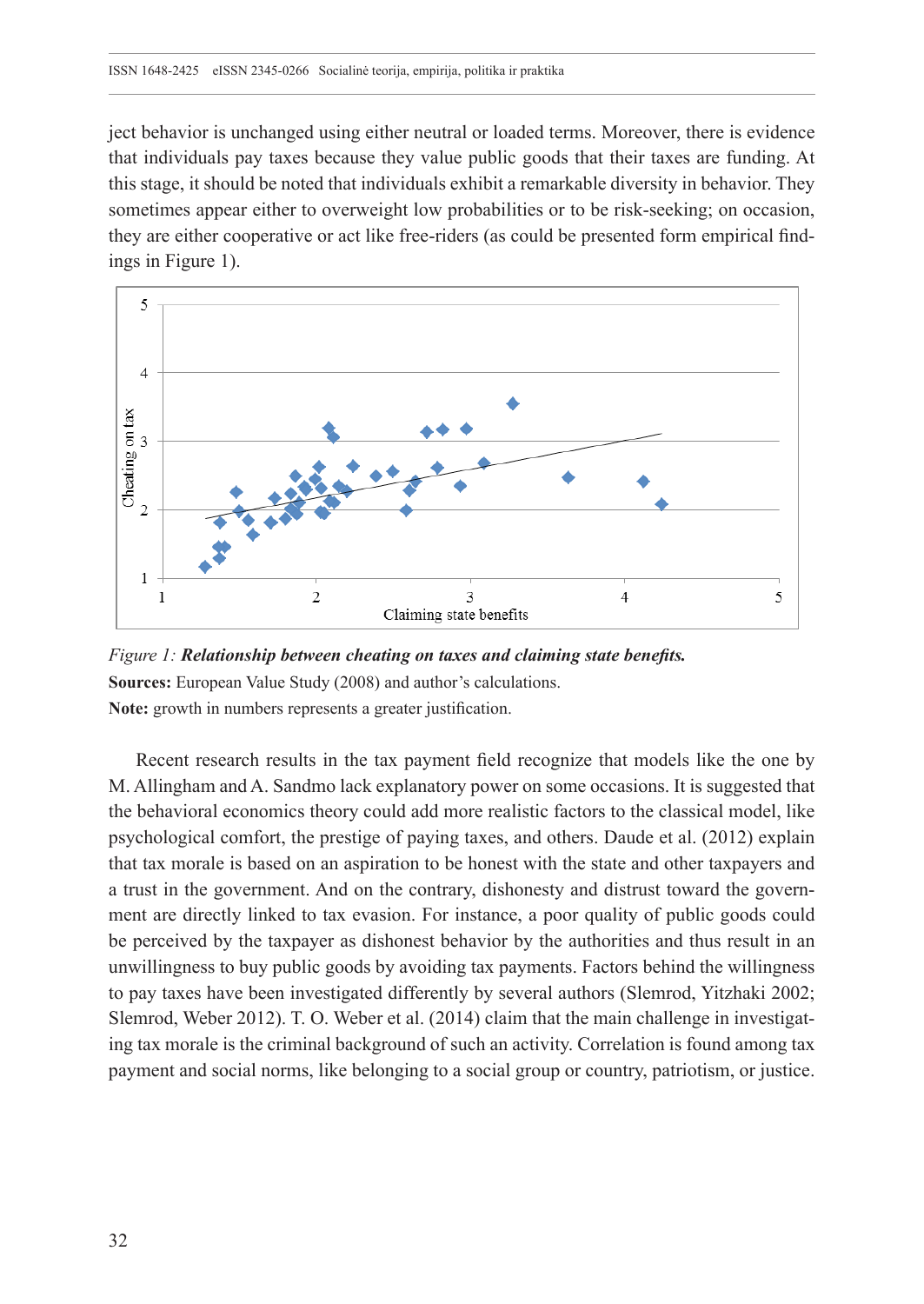## **Quantitative Assessment of Tax Payment Morale**

Among the number of issues that challenge the assessment of tax avoidance is the criminal background of such activity. As a result, a scarcity of data is common for researches in the field of tax payment morale (or simply "tax morale"). One of the commonly used sources are data from the World Values Survey (WVS) and European Values Study (EVS). These regular, globally performed surveys investigate their respondents' opinions in different fields, like living conditions, family, religion, society, policy, economy, etc. Martinez-Vazquez and Torgler (2005), Alm and Torgler (2006), Torgler and Schneider (2006), Lago-Peñas and Lago-Peñas (2010) have used WVS and EVS data for investigating tendencies in willingness to pay taxes and other indicators. WVS and EVS are based on a common methodology; their data are thus comparable across time periods and countries.

As a dependent variable for analysis, individual answers to the question "Cheating on taxes if you have a chance" are taken with possible answers varying from 1 ("never)" to 10 ("always"). Considering that data pulled from answers are categorical variables, according to Gujarati (2004), a simple linear regression is not suitable, and instead a logit-probit regression model should be used. Moreover, a number of researchers in the tax morale field support such an approach. A summary of researches in the tax morale field (see Table 2) shows that the main independent variables are age, gender, religiousness, employment, marital status, trust in public institutions, and democracy.

| Reference                                               | Sample and<br>econometrics                                                                                               | <b>Tested variables</b>                                                                                                                                                                                                                                                  | <b>Significant variables</b>                                                                                                                                                |
|---------------------------------------------------------|--------------------------------------------------------------------------------------------------------------------------|--------------------------------------------------------------------------------------------------------------------------------------------------------------------------------------------------------------------------------------------------------------------------|-----------------------------------------------------------------------------------------------------------------------------------------------------------------------------|
| <b>B.</b> Torgler<br>(2005)                             | Switzerland, Data<br>from the ISSP. Year<br>1998. Weighted orde-<br>red probit estimation.                               | Gender, age, marital status,<br>education, employment sta-<br>tus, personal income, church<br>attendance, direct democracy,<br>trust in the court and legal<br>system, tax rate, fine rate<br>and audit probability, culture<br>variables (language dummy<br>variables). | Education $(+)$<br>Students and pensioners $(+)$<br>Trust in the court and legal<br>system $(+)$<br>Religiousness $(+)$<br>Democracy (direct) $(+)$                         |
| J. Martínez-<br>Vázquez,<br><b>B.</b> Torgler<br>(2005) | Spain. Data from<br>WVS and EVS. Years<br>1981, 1990, 1995 and<br>1999/2000. Weighted<br>ordered probit esti-<br>mation. | Gender, age, marital status,<br>employment status, religious-<br>ness, trust in the parliament,<br>national pride, time dummy<br>variables.                                                                                                                              | Tax morale is stronger in<br>the 90s than in the 80s<br>Age and religiousness $(+)$<br>Upper-class individuals $(-)$<br>Trust in the parliament and<br>national pride $(+)$ |
| J. Prieto et al.<br>(2006)                              | Spain. Data from the<br>ISSP Year 1998.                                                                                  | Gender, age, marital status,<br>education, self-employed, so-<br>cial class, size of municipality<br>of residence, political party<br>voted for.                                                                                                                         | Age $(+)$<br>Self-employed $(-)$<br>Voters of nationwide parties<br>$^{(+)}$                                                                                                |

*Table 2: Quantitative assessment of factors behind tax morale.*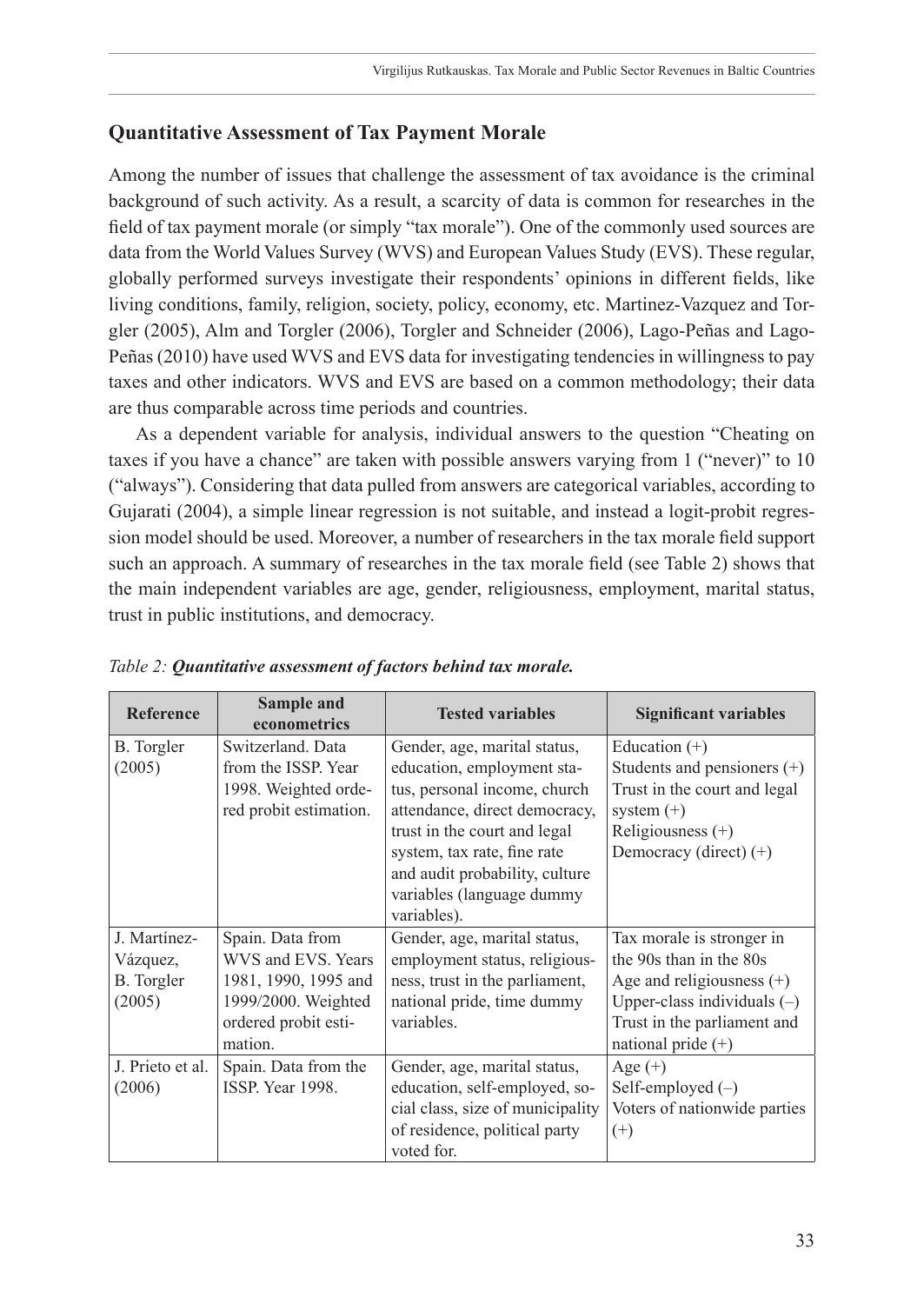| Reference                                | Sample and<br>econometrics                                                                                                                                | <b>Tested variables</b>                                                                                                                                                                                                                                                                                                                                                                                  | <b>Significant variables</b>                                                                                                                                                                                                                                                                                                 |
|------------------------------------------|-----------------------------------------------------------------------------------------------------------------------------------------------------------|----------------------------------------------------------------------------------------------------------------------------------------------------------------------------------------------------------------------------------------------------------------------------------------------------------------------------------------------------------------------------------------------------------|------------------------------------------------------------------------------------------------------------------------------------------------------------------------------------------------------------------------------------------------------------------------------------------------------------------------------|
| B. Torgler, F.<br>G. Schneider<br>(2006) | Spain, Switzerland,<br>and Belgium. Data<br>from the WVS<br>$(1995 - 97)$ and the<br>EVS (1999-2000).<br>Weighted ordered<br>probit estimation.           | Gender, age, marital status,<br>education, employment status,<br>social class, personal income,<br>church attendance, direct de-<br>mocracy, national pride, trust<br>in the political institutions and<br>government, attitude toward<br>democracy, personal income<br>tax rate, fine rate and audit<br>probability (for Switzerland),<br>culture variables (regional and<br>language dummy variables). | Cultural and regional diffe-<br>rences affect tax morale in<br>both Switzerland and Spain<br>Trust in the legal system,<br>government, and parlia-<br>ment, national pride, and<br>pro-democratic attitudes (+)<br>Religiousness (Belgium and<br>Switzerland (+)<br>Direct democracy (Switzer-<br>$land) (+)$<br>Women $(+)$ |
| B. Torgler<br>(2006)                     | Thirty-two world<br>countries (mainly<br>EU). Data from the<br>WVS (1995-1997).<br>Weighted ordered<br>probit estimation.                                 | Gender, age, marital status,<br>education, employment sta-<br>tus, social class, financial<br>situation, risk aversion, reli-<br>giousness (church attendance,<br>religious education, active in<br>a church group, importance of<br>religion, religious guidance,<br>trust in the church), corrup-<br>tion, trustworthiness.                                                                            | Religiousness (+)<br>Age $(+)$<br>Risk aversion $(+)$<br>Upper-class individuals $(-)$<br>Financial satisfaction $(+)$<br>Retired, home workers, and<br>part-time employed (+)<br>Women $(+)$<br>Married (+)<br>Living together $(-)$<br>Education $(-)$<br>Trustworthiness (+)<br>Perceived corruption $(-)$                |
| J. Alm, B.<br>Torgler<br>(2006)          | USA and Spain.<br>Data from the WVS.<br>1999-2000. Common<br>cross-country slopes<br>are imposed. Weighted<br>ordered probit esti-<br>mation.             | Gender, age, marital status,<br>education, employment status,<br>church attendance, trust in the<br>parliament, country dummy<br>variables.                                                                                                                                                                                                                                                              | Tax morale is lower in<br>Spain than in the USA<br>Age $(+)$<br>Religiousness (+)<br>Women $(+)$<br>Married $(+)$                                                                                                                                                                                                            |
| J. Alm, B.<br>Torgler<br>(2006)          | Sixteen EU countries.<br>Data from the WVS<br>(1990-93). Common<br>cross-country slopes<br>are imposed. Weighted<br>ordered probit esti-<br>mation.       | Gender, age, marital status,<br>employment status, church<br>attendance, country dummy<br>variables.                                                                                                                                                                                                                                                                                                     | Age $(+)$<br>Religiousness $(+)$<br>Self-employed (+)<br>Pensioners (+)<br>Married $(+)$                                                                                                                                                                                                                                     |
| R. G. Cum-<br>mings et al.<br>(2007)     | Botswana (1999) and<br>South Africa (2000).<br>Data from Afroba-<br>rometer. Common<br>cross-country slopes<br>are imposed. Ordered<br>probit estimation. | Gender, age, education,<br>employment status, country<br>dummy variables.                                                                                                                                                                                                                                                                                                                                | Age $(+)$                                                                                                                                                                                                                                                                                                                    |

**Source:** made by the author and based on Lago-Peñas and Lago-Peñas (2010).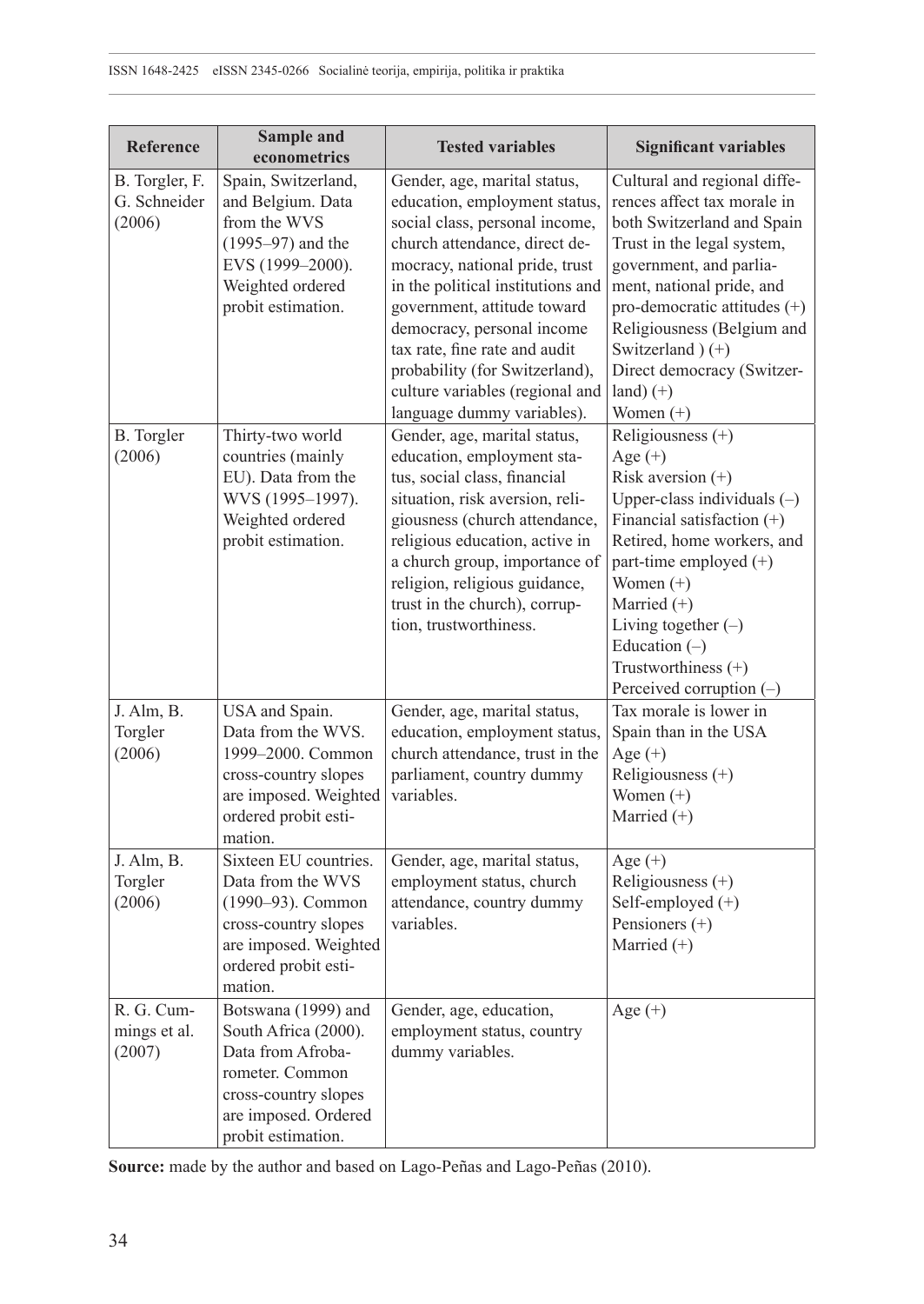For researchers in the tax morale field, it is common to use dichotomous (binary) instead of multinomial logit-probit regressions. According to Torgler and Schneider (2006), the main reason behind this is a lack of dependent categorical indicators for performing a reliable analysis. To explain the main factors behind taxpayers' behavior, for every combination of variables, at least 20% of opposite indicators should appear (the same rule is applied in other types of logit-probit regressions). Otherwise, the explanatory power of a model decreases greatly. Data received from the WVS and EVS are based on surveys, thus on the opinions of the respondents and not on factual data. This is especially important for tax morale researches, as the object contains criminal activity and thus the respondents may be forced to provide dishonest answers.

The research of tax morale factors in Baltic countries is based on WVS and EVS data. Data for every single country have been assessed separately by applying a dichotomous logit-probit regression analysis. Ten independent variables (based on the results from earlier researches presented in Table 2) and one dependent variable have been taken to investigate the importance of different factors on tax morale for every single country. The suitability of the whole model (2) is assessed not by the coefficient of determination, as it is common for liner regressions, but by the share of classified cases. The case is assessed as classified when the results received by the model are the same as those collected during the survey for every individual response. As Gujarati (2004) suggests, more than 50% of classified cases by the model allow for assessing the model as suitable.

$$
ln\frac{P(TM_s^i=1)}{P(TM_s^i=0)} = C_s^i + b_1G_s^i + b_2A_s^i + b_3MS_s^i + b_4Ed_s^i + b_5Em_s^i + b_6I_s^i + b_7R_s^i + b_8CP_s^i + b_9NP_s^i + b_{10}B_s^i
$$
 (2)

where: *i* – country; *s* – survey; *bn* – coefficient; *P* – probability; *C* – Constanta; *TM* – tax morale; *G* – gender; *A* – age; *MS* – marital status; *Ed* – education; *Em* – employment; *I* – income; *R* – religiosity; *CP* – confidence in parliament; *NP* – national pride; *B* – acceptance of bribe.

As one of aims of this research is to investigate the issues behind willingness to pay taxes, and since the author tends to apply a dichotomous instead of a multinomial logit-probit regression model for every country, for the dependent variable *TM*, two possible outcomes are assigned (1 or 0). In case a respondent declared that one never cheated on taxes, the outcome is "1," as this shows strong tax morale. In case the answers to the question "Cheating on taxes if you have a chance" range from 2 to 10, it has been assumed that a respondent's tax morale is weak and the outcome is "0." Based on this, equation (2) could be rewritten as follows (3):

$$
P(TM_s^i = 1) = \frac{e^z}{1 + e^z} = \frac{1}{1 + e^{-z}}
$$
(3)

where:

$$
z = C_s^l + b_1 C_s^l + b_2 A_s^l + b_3 M S_s^l + b_4 E d_s^l + b_5 E m_s^l + b_6 I_s^l + b_7 R_s^l + b_8 C P_s^l + b_9 N P_s^l + b_{10} B_s^l
$$

Moreover, the importance of independent variables of the model is assessed by the odds ratio of coefficients. The odds ratio of coefficients is a specific ratio for logit-probit models and shows how a dependent variable (in this case, cheating on taxes if you have a chance,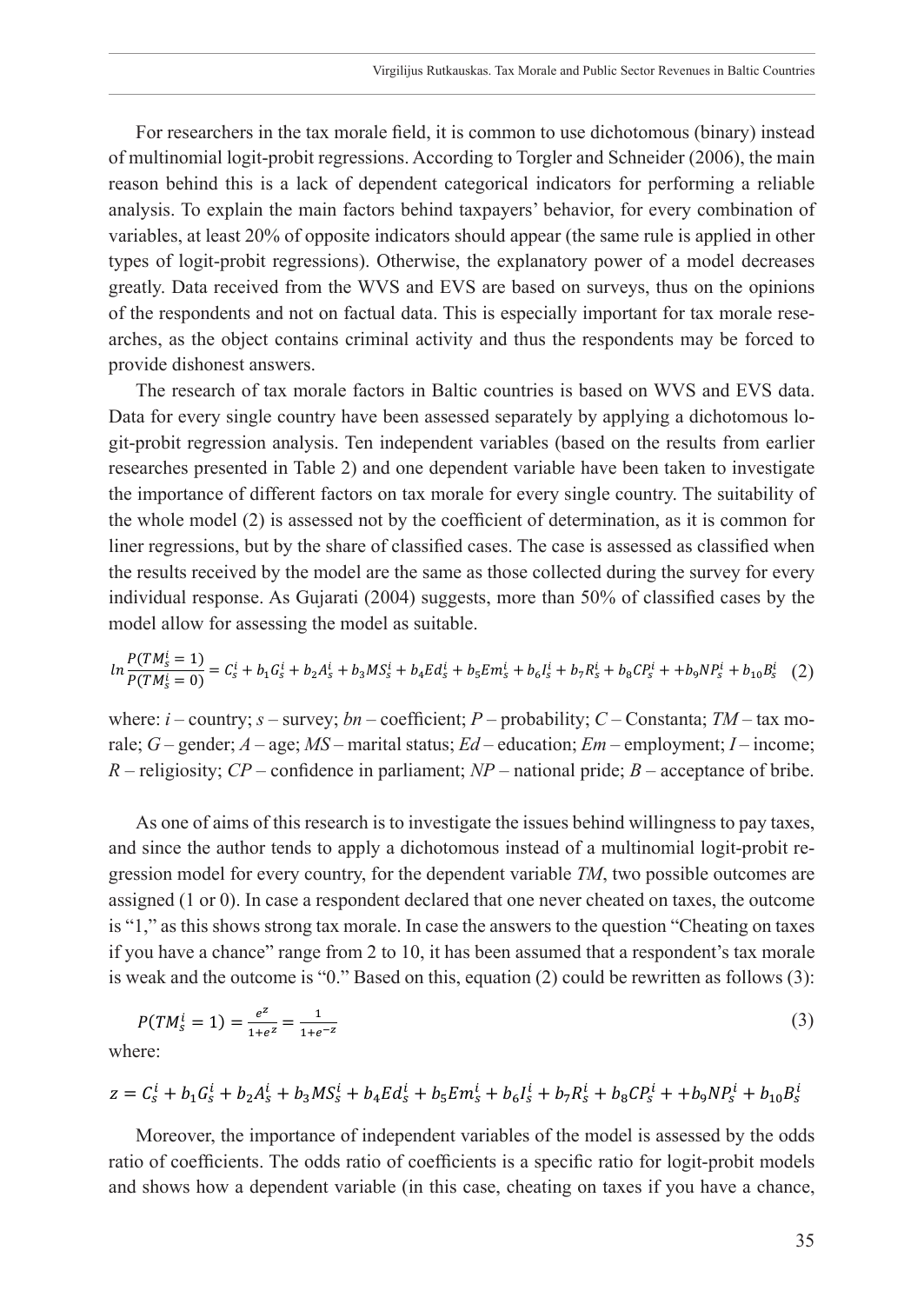*TM*) could change in case one of the independent variables will increase by 1 and all others remain unchanged. The odds ratio is defined as the ratio of the probability of success  $P(Y=1)$ and failure  $P(Y=0)$ , or  $P(Y=1)/P(Y=0)$ . This ratio is assumed as the main one in assessing the importance of independent variables to the dependent one. The value of the odds ratio could vary from close to 0 (in case the probability of failure is approaching to 100) and to infinity (in case the probability of success is approaching to 100).

By analyzing the dependent variable, it is important to observe whether the value of the independent variable odds ratio is below or above 1. In case the odds ratio is 1, the probabilities of success and failure are equal to 0.5. The growth of the value of an independent variable by 1 with the odds ratio below 1 means that the dependent variable has a higher probability of success ( $P(Y=1)$ ) than failure ( $P(Y=0)$ ). And on the contrary – the growth of the value of an independent variable by 1 with the odds ratio above 1 means that the dependent variable has a lower probability of success ( $P(Y=1)$ ) than failure ( $P(Y=0)$ ). In Table 3, the average of independent variables odds ratios are presented. More detailed parameters of all the regressions are provided in the annexes for every Baltic country.

*Table 3: Odds ratios' averages of independent variables in the dichotomous logit-probit regressions.*

| <b>Country</b> | Gender | Age  | cation<br>${\tt d}$ u<br>evel<br>$\delta$ | Employment<br>tus<br>stat | me   | Religiosity | .Ξ<br>onfidence<br>ent<br>Parliam | ಷ<br>pride<br>Natio | Lee<br>Acceptan<br>bribe<br>$\mathfrak{h}$ |
|----------------|--------|------|-------------------------------------------|---------------------------|------|-------------|-----------------------------------|---------------------|--------------------------------------------|
| Estonia        | 0.69   | 0.98 | 0.93                                      |                           | 1.11 | 1.26        | 1.29                              | 1.29                | 2.90                                       |
| Latvia         | 0.72   | 0.97 |                                           | 1.14                      | 1.15 |             |                                   | 1.22                | 1.82                                       |
| Lithuania      | 0.71   | 0.98 | 0.89                                      | 1.10                      | 1.04 | 1.44        |                                   | 1.41                | 1.83                                       |

**Source:** calculated by the author.

Results of the tax morale analysis in the Baltic States suggest that the main factors behind weak tax payments are a wide spread of corruption, weak national pride, age, gender, and income (as younger, more educated individuals with higher income tend to contribute to tax payments less). Moreover, religiousness has a strong, direct positive link to willingness to pay taxes, as more religious taxpayers tend to cheat on taxes less. Based on the odds ratios, it could be stated that the most noticeable efforts of increasing tax morale should be directed at reducing the willingness to accept and give bribes, increasing confidence in Parliament (the Government in general) and national pride, and paying more attention to religiosity, as it helps to ensure tax collection.

According to Weber et al. (2014), tax morale could be increased by signing a "taxpayers' honor code," as this would in general increase dependence on society (thus national pride). Trust in government and tax authority plays a noticeable role in tax morale; thus, the image of public institutions should find its place in the political agenda. Moreover, the quality of public goods is not to be considered as the least important while making decisions to pay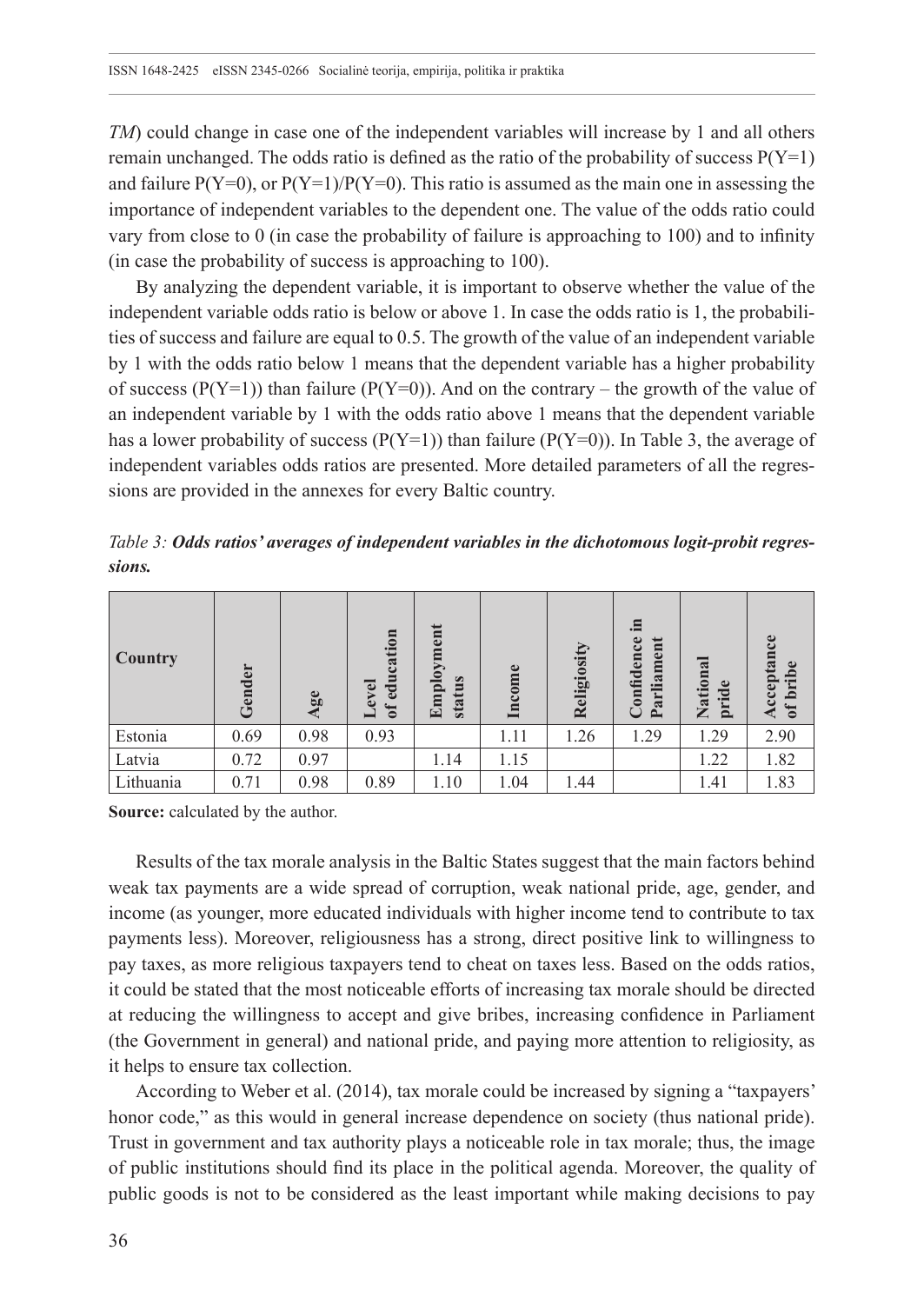taxes or not; thus, the quality of goods, as well as quality of the institutions should be constantly monitored. Weber et al. (2014) continue that public institutions with the reputation of a coercive mechanism should find the way to earn the reputation of high-quality service providers. E. F. Luttmer and M. Singhal (2014) add that cooperation between the state and the individual taxpayer increases tax morale as well as dependency on the group and cultural effects, which could lead to higher tax compliance in the long run.

# **Assessment of Tax Morale Changes: A Balanced Approach of Social Accounting Matrixes**

Using national account data, which are based on consistency in a double or quadruple entry system, all economic flows are merged into a coherent system and become dependent on each other. As a result, national accounts make it possible to make consistent assessments of economic developments, covering interconnections between all institutional sectors. The objective of national accounts is to reveal the main macroeconomic variables, their relationships, and to provide more detailed information for economic analysis. It is no coincidence that the statistical information provided by the national accounts system is used to justify the political economy's decisions and to assess the likely outcomes.

The macroeconomic accounting of a country's economy, rendered by social accounting matrixes, allows not only to calculate the main macroeconomic variables but also to evaluate the effects of changes in economic policy in a rather simple and understandable way. Therefore, these tables are called social accounting matrixes; the term "social accounting matrixes" emerged in the 1950s, as part of the "Growth Program" led by Stone (Bos 1992). In general, social accounting matrixes have wide usage possibilities. For example, Pyatt and Thorbecke (1976) used them as a means of forecasting labor market development; they are also widely used by developing countries to assess income distribution, poverty rates, and employment. Thus, social accounting matrixes are not just a combination of macroeconomic variables that are useful to economic analysis – they allow solving macroeconomic and social problems.

The main aim of social accounting matrixes in term of this research is to determine the changes in the public sector revenue, taking into account the hypothetical changes in incomes accounting for households resulting from the improvement of tax morale and a more appropriate declaration of incomes. The circulation of flows in the economy is structured in such a way as to show the income of individual institutional sectors, and it reveals the income structure and inter-sectorial orders of the economy (Table 4). If the matrix indicates the flows representing the economic situation for a specific period, the more detailed breakdown of the main account blocks is a useful tool for analyzing the structural and political trends in the economy (Round 2003). Such an analysis allows assessing socioeconomic aspects, such as income level and distribution, by institutional units, the private and public use of these revenues for the acquisition of economic benefits (partly for living standards), payment and savings by institutional units, the production of economic goods, and the income of individual institutional sectors.

When compiling social accounting matrixes, it is necessary to assess the purpose of the analysis. Currently, the European System of Accounts (European Commission 2013) in the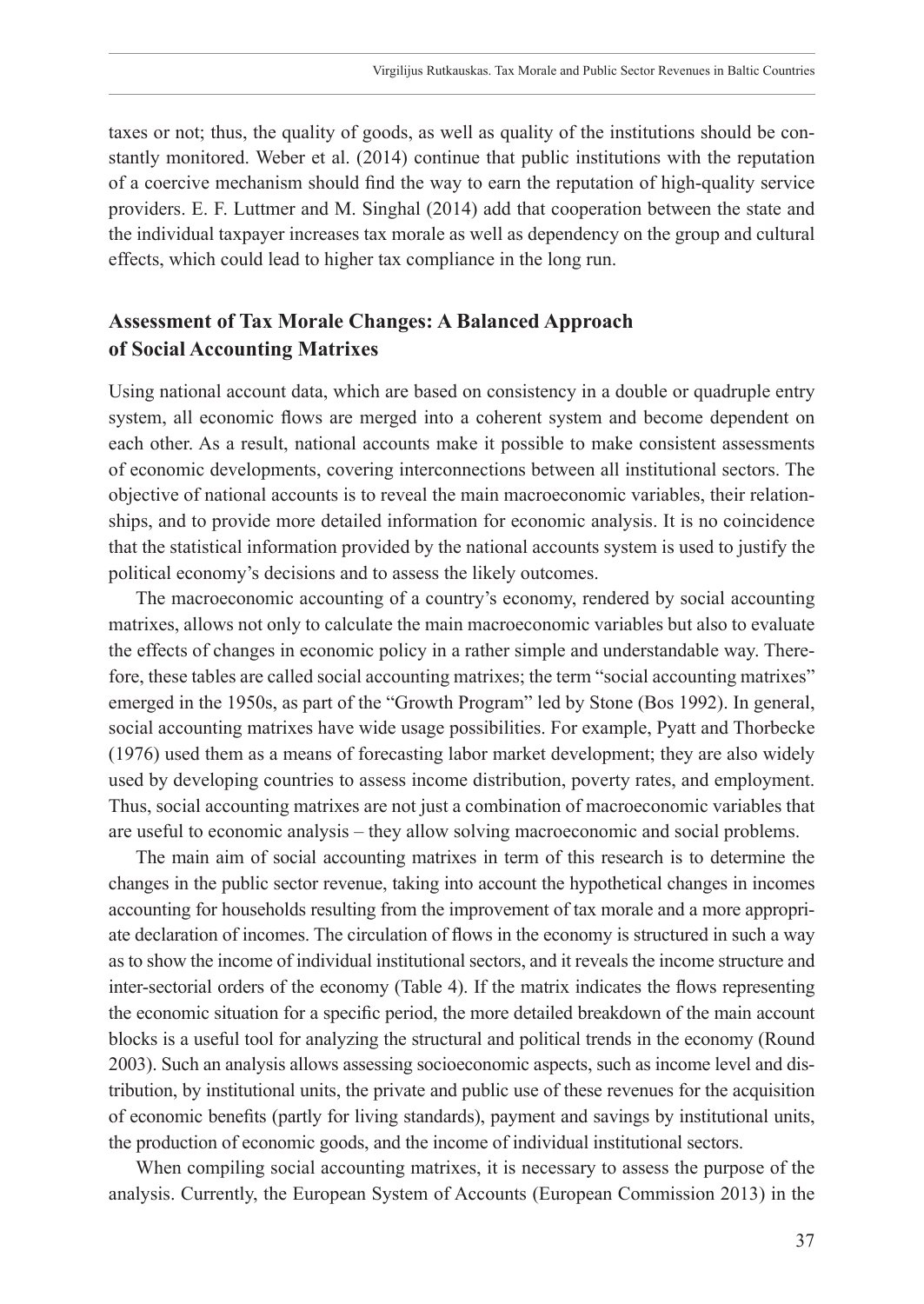European Economic Area provides a solid basis for compiling social accounting matrixes, but the existing clauses do not allow for full coverage of social accounting matrixes. Therefore, some assumptions need to be made, or the analysis of accuracy should be partially discarded. Part of the national accounts must be presented as non-titled records, and the size of this part, as compared to other records, affects the quality of the analysis (see "Not assigned articles" in Table 4). However, there is not much of such undocumented content and, as opposed to all economic flows, they account for a small proportion.

|        |                            |                   | <b>Expenses</b>                       |                                |                                |                                |                              |                                           |                                |                                |                               |                                               |                         |
|--------|----------------------------|-------------------|---------------------------------------|--------------------------------|--------------------------------|--------------------------------|------------------------------|-------------------------------------------|--------------------------------|--------------------------------|-------------------------------|-----------------------------------------------|-------------------------|
|        |                            | Goods             |                                       | Capital                        | Non-fi-<br>nancial             | <b>Public</b>                  | House-                       | <b>Net</b>                                | <b>Rest</b><br>of the          |                                | <b>Activities'</b><br>account | Not as-<br>signed                             | Sum of<br>income        |
|        |                            |                   |                                       | account account compa-         | nies                           | sector                         | holds                        | savings                                   | World                          | Private<br>sector              | <b>Public</b><br>sector       | articles                                      |                         |
|        | Goods account              |                   |                                       |                                |                                | D.3                            | P.3                          |                                           | $D.2 +$<br>D.3                 |                                |                               |                                               | $\Sigma p_1$            |
|        | Capital account            |                   |                                       |                                |                                |                                |                              |                                           |                                | B.2n                           |                               |                                               | $\Sigma p_2$            |
|        | Non-financial<br>companies |                   |                                       | $D.4 +$<br>BAL.2               |                                |                                | D.61                         |                                           |                                | P.51C                          |                               | $D.7+$<br>D.9                                 | $\Sigma p_3$            |
|        | Public sector              |                   | D.2                                   | $D.4 +$<br>BAL.3               | D.5                            |                                | $D.5+$<br>D.61               |                                           | D.5                            | D.12                           | D.12                          | $D.7+$<br>D.9                                 | $\Sigma p_4$            |
|        | Households                 |                   |                                       | $D.4 +$<br>BAL.4               | $D.62 +$<br>D.8                | D.62                           |                              |                                           | $D.1 +$<br>D.62                | D.11                           | D.11                          | $D.7 +$<br>D.9                                | $\Sigma p_5$            |
|        | Net savings                |                   |                                       |                                | <b>B.9</b>                     | <b>B.9</b>                     | B.9                          |                                           | <b>B.9</b>                     |                                |                               |                                               | $\Sigma$ p <sub>6</sub> |
| Income | Rest of the World          |                   | $D.2 +$<br>$D.4 +$<br>$D.5+$<br>BAL.5 | $D.1 +$<br>D.62                |                                |                                |                              |                                           | P.7                            |                                | $D.7+$<br>D.9                 | $\Sigma p_7$                                  |                         |
|        | Activ-<br>ities'           | Private<br>sector | BAL.1                                 |                                | P.5                            | $P.3 + P.5$                    | P.5                          |                                           | P.6                            |                                | BAL.6                         |                                               | $\Sigma p_8$            |
|        | account                    | Public<br>sector  |                                       |                                |                                | P.3                            |                              |                                           |                                |                                |                               |                                               | $\Sigma p_9$            |
|        | Not assigned<br>articles   |                   |                                       |                                | $D.7+$<br>D.9                  | $D.7+$<br>D.9                  | $D.7+$<br>D.9                |                                           | $D.7+$<br>D.9                  |                                |                               |                                               | $\Sigma p_{10}$         |
|        | <b>SUM OF EXPENSES</b>     |                   | $\Sigma_{1}$                          | $\sum_{i=1}^{\infty}$          | $\Sigma_{1}$                   | $\Sigma_{14}$                  | $\sum i_5$                   | $\Sigma_{16}$                             | $\sum i_7$                     | $\Sigma_{18}$                  | $\Sigma_{19}$                 | $\Sigma_{10}$                                 |                         |
|        | <b>SUM OF INCOME</b>       |                   | $\Sigma p_1$                          | $\Sigma p_2$                   | $\Sigma p_3$                   | $\Sigma p_4$                   | $\Sigma p_5$                 | $\Sigma$ p <sub>6</sub>                   | $\Sigma p_7$                   | $\Sigma p_8$                   | $\Sigma p_9$                  | $\Sigma p_{10}$                               |                         |
|        | <b>BALANCE</b>             |                   | $\Sigma p_1$ –<br>$\Sigma i_1$        | $\Sigma p_2$ –<br>$\Sigma i_2$ | $\Sigma p_3$ –<br>$\Sigma i_3$ | $\Sigma p_4$ –<br>$\Sigma i_4$ | $\sum p_5$ –<br>$\Sigma i_5$ | $\Sigma$ p <sub>6</sub> –<br>$\Sigma i_6$ | $\Sigma p_7$ –<br>$\Sigma i_7$ | $\Sigma p_8 -$<br>$\Sigma i_8$ | $\sum p_9$ –<br>$\Sigma_{19}$ | $\Sigma$ p <sub>10</sub> –<br>$\Sigma i_{10}$ |                         |

## *Table 4. Social accounting matrix.*

NOTE: the definitions of indicators provided in the table (for example, D.3 stands for "Subsidies"; P.3 – for "Final consumption expenditure"; etc.) are disclosed in the "European system of accounts – ESA 2010" (European Commission, 2013), with exception of BAL.X, as they stand for "balancing item." "Balancing items" appear due to incompleteness of some national accounts, though with-out them is not possible to build balanced matrixes and full-fulfill the main requirement that the income of an economy should be equal to the expenses of the same economy.

**Source:** made by the author, based on data of the Bank of Lithuania (2012).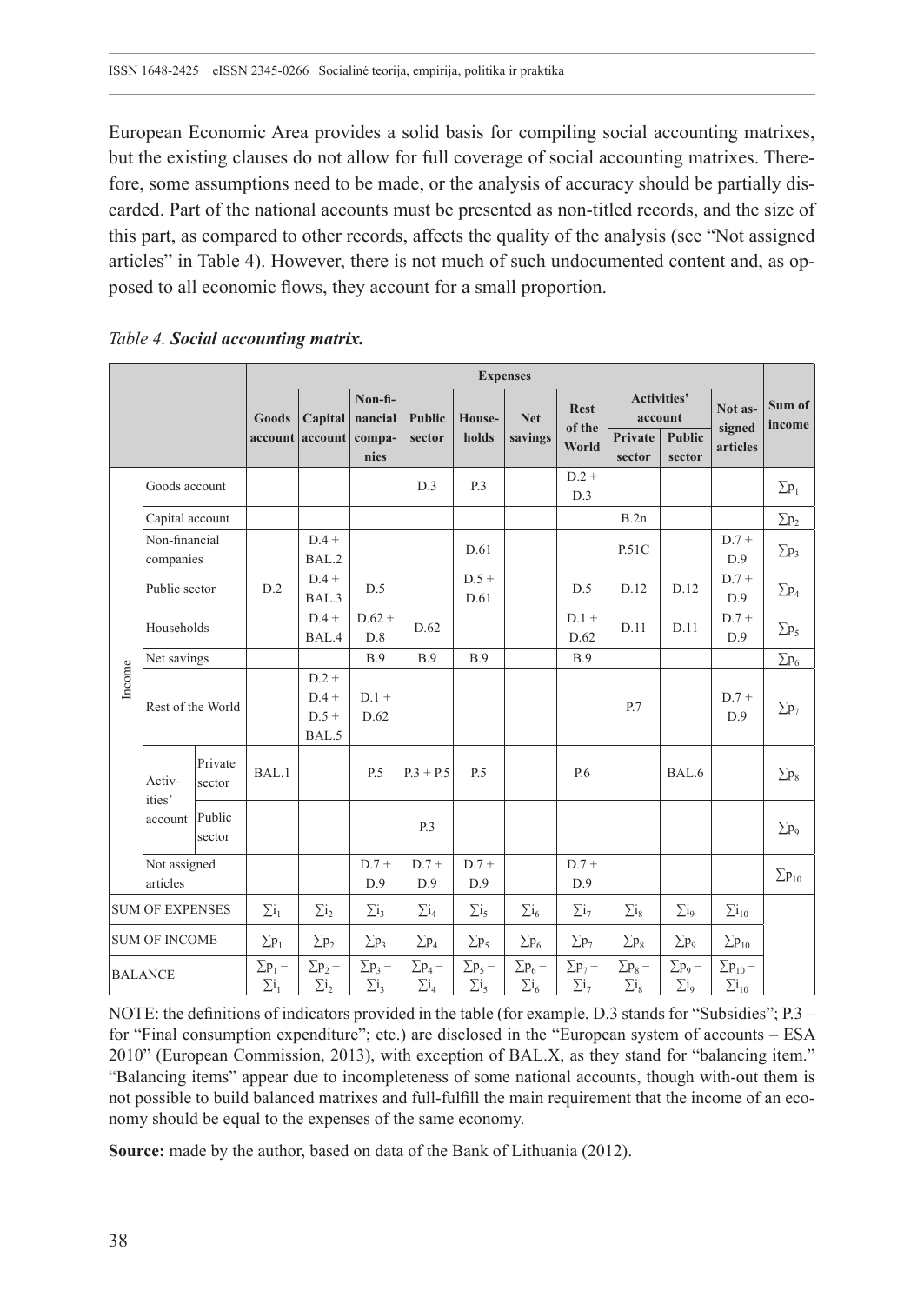Social accounting matrixes are presented as an example in Table 4. They are created for three Baltic countries using national account data provided by Eurostat. Social accounting matrixes allow making simulations for a certain macroeconomic variable, subsequently balancing it once again and suggesting balanced outcomes. Such features are very in line with the main aim of this research. Taking into account that tax morale is very closely interlinked with the shadow economy (see the tax morale quantitative assessment results above), the presumption in this research is made regarding households' willingness to receive properly accountable income, which, in turn, reduces the shadow economy as a result of a better tax morale.

The simulation modelling of social accounting matrixes is made in the following sequence. First, based on the national account data, a balanced (every column in the last row should be equal to 0) social accounting matrix is created for all Baltic countries. Second, an assumption is made that due to a growth of tax morale, households' demand to declare an "officially" bigger part of their wages and salaries paid by the private sector will rise (hypothetical growth of D.11 by 10%). This produces an imbalanced social accounting matrix, and the purpose of third step is to balance it, as the main requirement is that the income of an economy should be equal to the expenses of the same economy in every moment. After balancing, new national account data are derived and, for the purpose of this research, the change of public sector's (sum of row in the matrix) revenue is calculated. This shows a consistent and balanced estimation considering all sectors of the economy and their relations, of change not only in the public sector revenue but also other macroeconomic variables such as the NGDP.

The simulation modelling of social accounting matrixes showed that the hypothetical formulation of the population's requirement to pay more official wages (which indicates a higher willingness to pay taxes) determines not only the increase of the public sector but also the total revenues of the companies and the general better performance of economy. Table 5 presents the results of a 10% simulation of households' income increase and its impact on changes in public sector revenues for Estonia, Latvia, and Lithuania in a balanced way (meaning all institutional sectors contributed by strongly defined linkages to the change of one cell with no residual remaining).

*Table 5: Change in public sector revenue (%) due to the private sector's wages for households' growth by 10%.*

|           | 2004 | 2005 | 2006 | 2007 | 2008 | 2009 | 2010 | 2011 | 2012 | $\mathbf{c}$<br>201 | 2014 | n<br>201 |
|-----------|------|------|------|------|------|------|------|------|------|---------------------|------|----------|
| Estonia   | 3.5  | 3.5  | 3.4  | 3.5  | 3.7  | 3.5  | 3.3  | 3.2  | 3.3  | 3.2                 | 3.3  | 3.3      |
| Latvia    | 4.0  | 3.9  | 3.9  | 4.3  | 4.5  | 4.2  | 3.8  | 3.5  | 3.7  | 3.7                 | 3.9  | 4.1      |
| Lithuania | 3.9  | 3.6  | 3.7  | 3.5  | 3.4  | 3.5  | 3.3  | 3.2  | 3.2  | 3.2                 | 3.2  | 3.4      |

**Source:** calculated by the author based on national account data (Eurostat).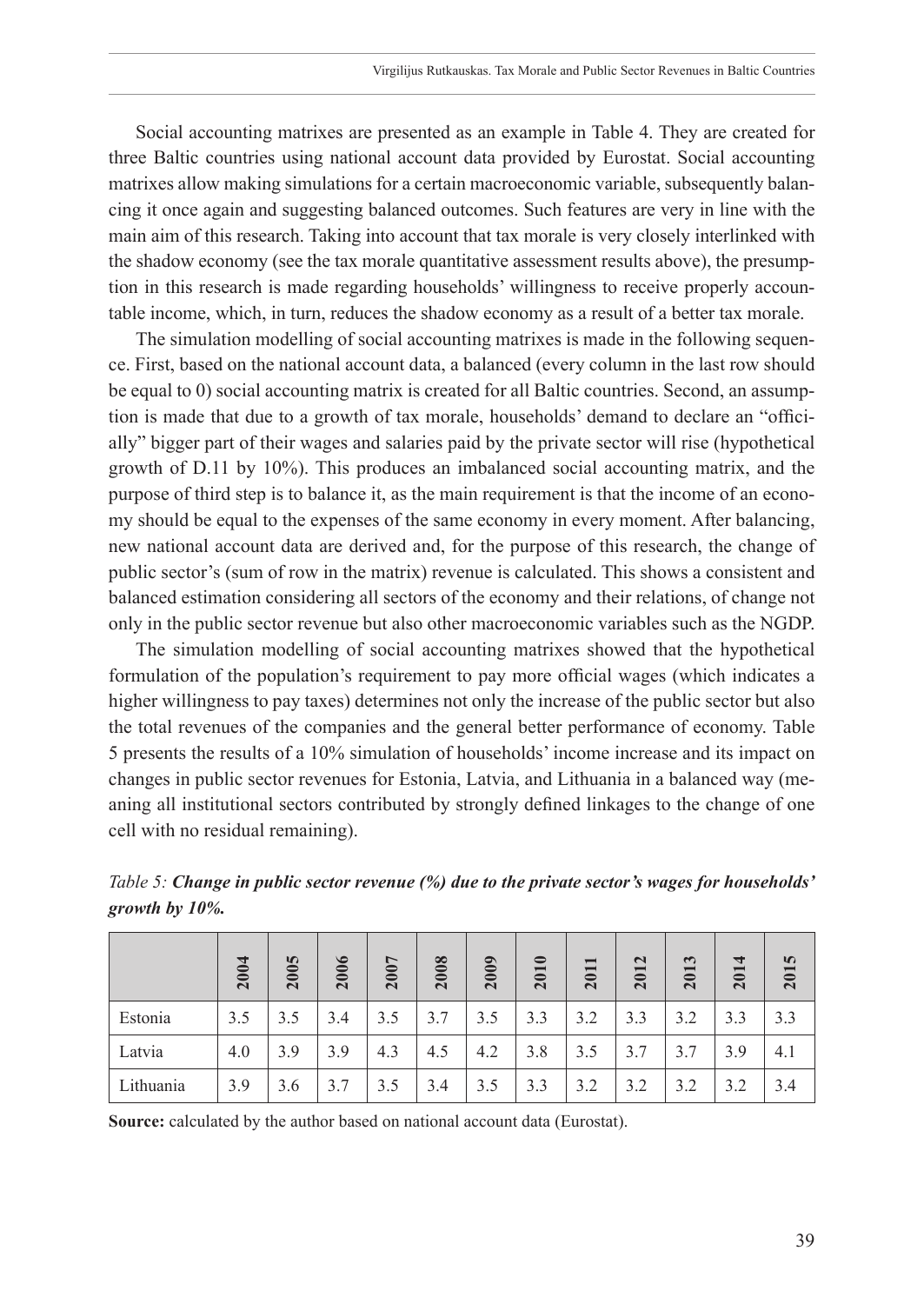The results for Baltic countries suggest that a growth of tax morale by households would lead to closing the tax gap and, accordingly, the growth of public sector revenue. During the years of observation, a 10% of hypothetical increase in non-shadow income by households will contribute to a nearly 4% growth of public sector revenues. However, measures taken to strengthen tax morale must be applied gradually, since, in the absence of a linear relationship between the tax morale and the tax gap, an excessive use of measures for strengthening tax morale may lead to a further increase in the tax gap (similar to the Laffer curve, which indicates a negative relation among the tax rate and tax revenue after some point in the rate's growth).

## **Conclusion**

The main share of public sector revenues are made up of tax contributions. However, rational economic agents tend to simultaneously avoid tax payments and consume public goods. Classical models concerned with the unwillingness to pay taxes are not always able to explain the factors behind weak tax morale. Thus, issues behind the gap of weak tax payment are filled with alternative methods suggested by tax morale researches and are assessed quantitatively by employing a dichotomous logit-probit regression analysis.

Results of the tax morale analysis suggest that the main factors behind weak tax payment are corruption and weak national pride. More efforts of national authorities while investigating tax evasion should be directed at men and taxpayers of a younger age. Additionally, more educated persons and those with higher income tend to evade taxes more. Also, religiousness has a direct strong positive link to the willingness to pay taxes. Based on the results of this research, it could be confirmed that the main factor under weak tax morale is corruption, which is additionally closely interlinked with the shadow economy and the tax payment gap.

A systematic assessment of the factors behind weak tax payment provides guidelines for public authorities in the field of greater tax morale in the country, as 10% of a hypothetical increase in households' income will lead to up to a 4% growth of public sector revenues. Different measures, like the taxpayer's honor code, a better quality of public goods, a greater trust in the state, patriotism, and a sense of community should be employed in order to increase tax morale. After employing different measures, the public sector could expect closing the gap between the real collection of taxes and planned tax collection, thus ensuring a better standing of public finance and a better ability to provide goods and services. However, measures strengthening tax morale should be applied gradually, as they may have contrary effect otherwise.

#### **References**

Allingham, M., and Sandmo, A. (1972). *Income Tax Evasion: A Theoretical Analysis*. Journal of Public Economics, 1: 323–338. [https://doi.org/10.1016/0047-2727\(72\)90010-2](https://doi.org/10.1016/0047-2727(72)90010-2)

Alm, J., and Torgler, B. (2006). *Culture Differences and Tax Morale in the United States and in Europe*. Journal of Economic Psychology, 27: 224–246.<https://doi.org/10.1016/j.joep.2005.09.002>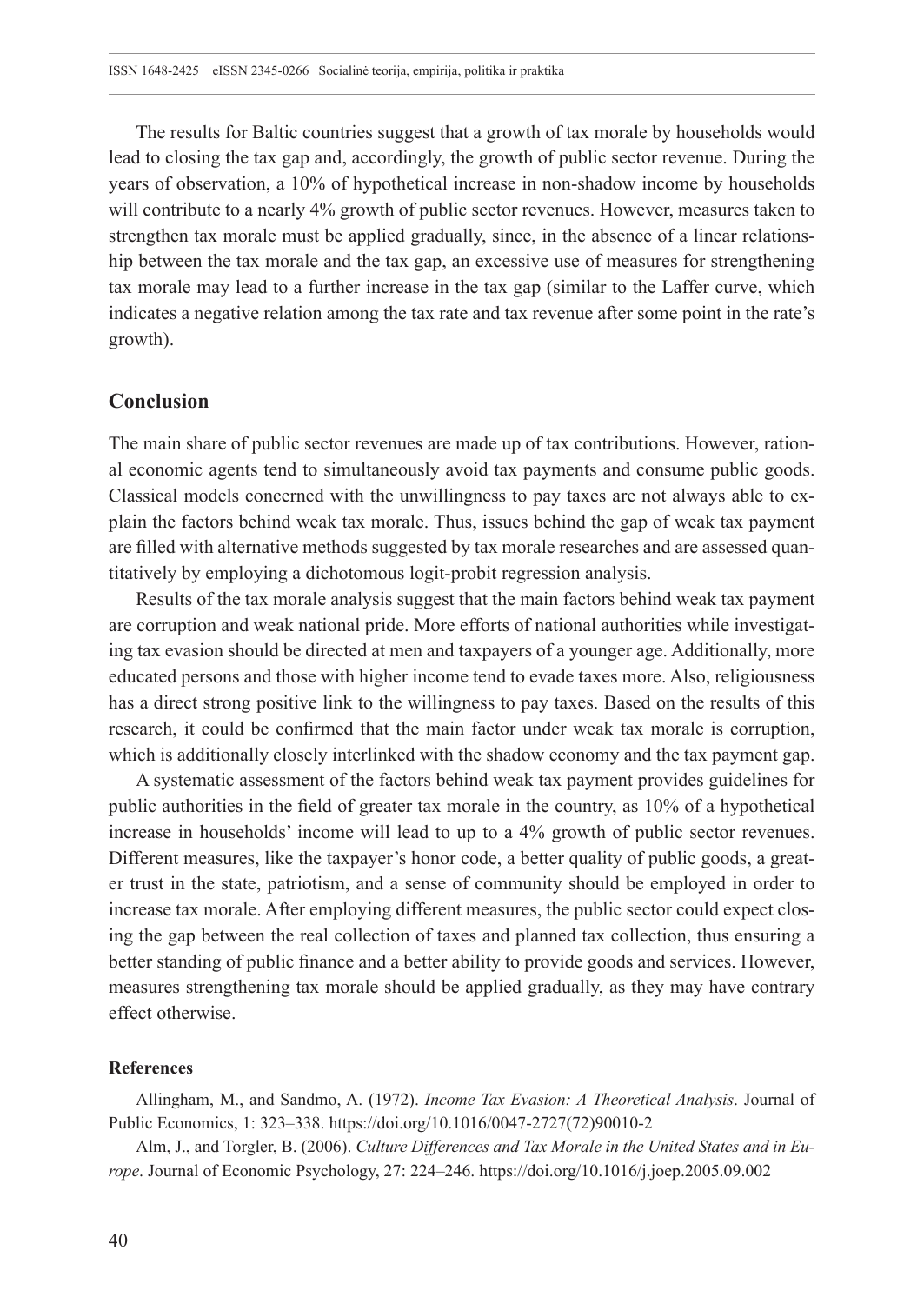Alm, J., McClelland, G. H., and Schulze W. D. (1992). *Why do people pay taxes?* Journal of Public Economics, 48: 21–38. [https://doi.org/10.1016/0047-2727\(92\)90040-m](https://doi.org/10.1016/0047-2727(92)90040-m)

Bank of Lithuania (2012). Introduction to Social Accounting Matrixes. Lithuanian Economic Review, February of 2012, 30 p.

Becker, G. S. (1968). *Crime and Punishment: An Economic Approach*. The Journal of Political Economy, 76(2): 169–217.<https://doi.org/10.1086/259394>

Bos, F. 1992. The History of National Accounts. National Accounts Occasional Paper 48, Netherlands Central Bureau of Statistics. 35 p.

Daude, C., Gutierrez, H., and Melguizo, A. (2012). *What Drives Tax Morale?* OECD Development Center, Working Paper No. 315.

European Commission. (2013). *European system of accounts – ESA 2010*. Luxembourg: Publications Office of the European Union.

Eurostat database. Retrieved October 29, 2018: <http://ec.europa.eu/eurostat>.

EVS: European Values Study. Data and Downloads. Retrieved July 2, 2018. 1–4 Waves: [http://](http://www.europeanvaluesstudy.eu/) [www.europeanvaluesstudy.eu](http://www.europeanvaluesstudy.eu/).

Gujarati, D. (2004). *Basic Econometrics*. Fourth Edition. McGraw-Hill Companies.

International Monetary Fund. (2015). Current challenges in revenue mobilization: improving tax compliance, April 2015. <https://doi.org/10.5089/9781498344890.007>

Lago-Peñas, I., and Lago Peñas, S. (2010). *The Determinants of Tax Morale in Comparative Perspective: Evidence from European Countries*. European Journal of Political Economy, 26(4): 441–453. <https://doi.org/10.1016/j.ejpoleco.2010.06.003>

Levine-Schayowitz, H. (2005). *Taxation and consumer behavior*. Handbook of public sector economics (ed. Robbins, D.). Marcel Dekker / CRC Press LLC. <https://doi.org/10.4324/9781315093185-18>

Luttmer, E. F., and Singhal, M. (2014). *Tax Morale*. Journal of Economic Perspectives, 28(4): 149–168. <https://doi.org/10.1257/jep.28.4.149>

Martínez-Vázquez, J., and Torgler, B. (2005). *The Evolution of Tax Morale in Spain*. Georgia State University, Working Paper No. 21.

Medina, L., Schneider, F. (2018). *Shadow Economies Around the World: What Did We Learn Over the Last 20 years?* IMF Working Paper 18/17, 76 p. <https://doi.org/10.5089/9781484338636.001>

OECD 2015. *Glossary of Tax Terms*. Retrieved August 15, 2018 [http://www.oecd.org/ctp/glossa](http://www.oecd.org/ctp/glossaryoftaxterms.htm)[ryoftaxterms.htm.](http://www.oecd.org/ctp/glossaryoftaxterms.htm)

Pyatt, G.; Thorbecke, E. 1976. Planning Techniques for a Better Future. International Labour Office. 91 p.

Raczkowski, K. (2015). *Measuring the tax gap in the European economy*. Journal of Economics and Management, Vol. 21(3).

Round, J. 2003. Constructing SAMs for Developing Policy Analysis: Lessons Learned and Challenges Ahead. Economic Systems Research 15(2), 24 p. <https://doi.org/10.1080/0953531032000091153>

Rutkauskas, V. (2015). *Financial Stability, Fiscal Sustainability and Changes in Debt Structure after Economic Downturn*. Ekonomika, 94(3): 70–85.<https://doi.org/10.15388/ekon.2015.3.8788>

Samuelson, P. (1954). *The pure theory of public expenditure*. Review of Economics and Statistics, 36: 387–390.<https://doi.org/10.2307/1925895>

Slemrod, J., and Weber, K. (2012). *Evidence of the Invisible: Toward a Credibility Revolution in the Empirical Analysis of Tax Evasion and the Informal Economy*. Tax and Public Finance, 19(1): 25−53. <https://doi.org/10.1007/s10797-011-9181-0>

Slemrod, J., and Yitzhaki, S. (2002). *Tax Avoidance, Evasion, and Administration*. Handbook of Public Economics, 3: 1425–1469. <https://doi.org/10.3386/w7473>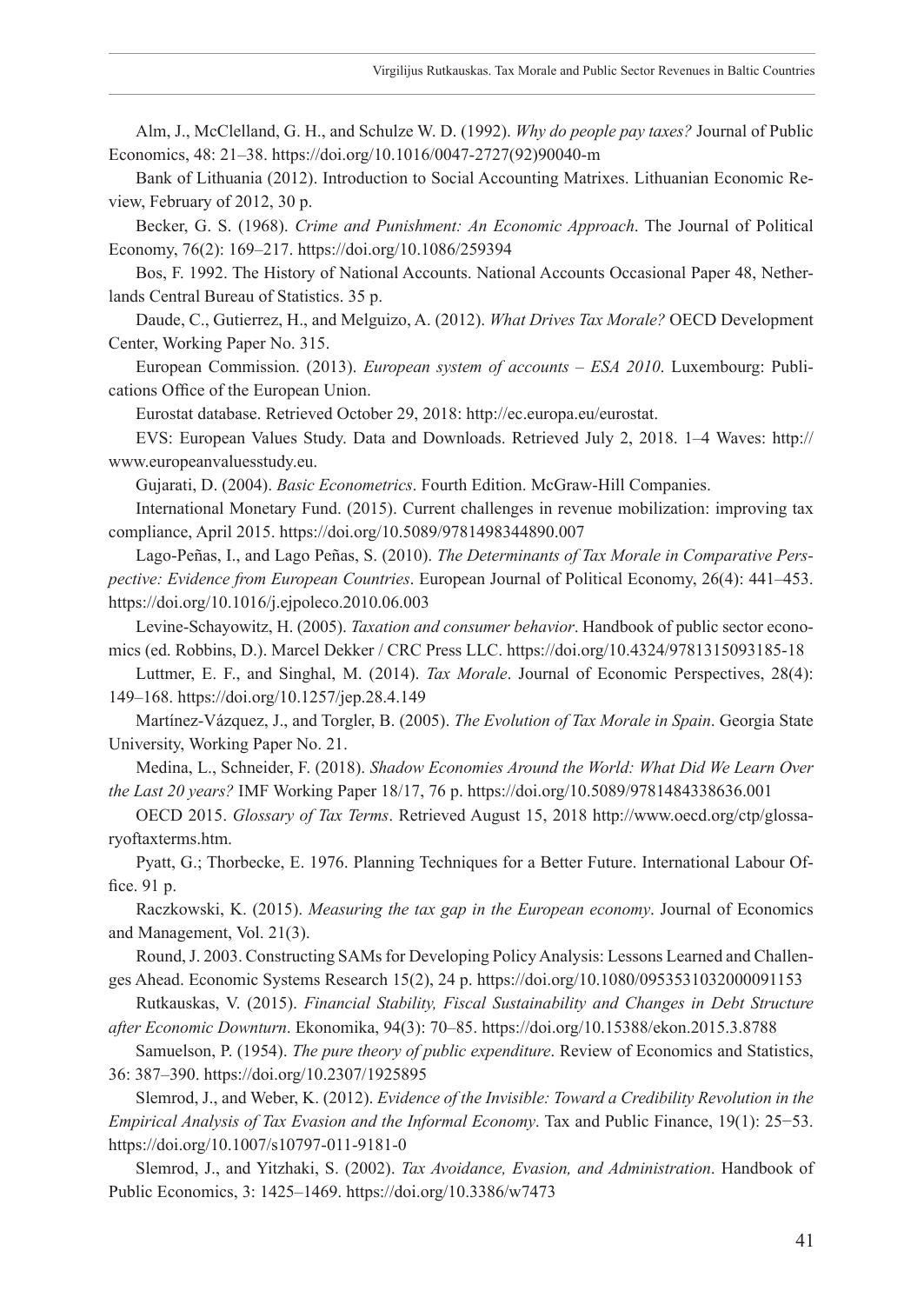Torgler, B., and Schneider, F. G. (2006). *What Shapes Attitudes Toward Paying Taxes? Evidence from Multicultural European Countries.* Social Science Quarterly, 88(2): 443–470. [https://doi.](https://doi.org/10.1111/j.1540-6237.2007.00466.x) [org/10.1111/j.1540-6237.2007.00466.x](https://doi.org/10.1111/j.1540-6237.2007.00466.x)

Weber, T. O., Fooken, J., and Herrmann, B. (2014). *Behavioral Economics and Taxation*. European Commission, Working Paper No. 41.

WVS: World Values Survey. Data & Documentation. Retrieved July 2, 2016. 1–6 Waves: [http://](http://www.worldvaluessurvey.org/) [www.worldvaluessurvey.org](http://www.worldvaluessurvey.org/).

Yitzhaki, S. (1974). *A Note on Income Tax Evasion: A Theoretical Analysis*. Journal of Public Economics, 3(2): 201–202. [https://doi.org/10.1016/0047-2727\(74\)90037-1](https://doi.org/10.1016/0047-2727(74)90037-1)

## **Annexes**

*Table A. Results of the dichotomous logit-probit regression for Estonia.*

| Year of survey                               | 1990                   | 1996        | 1999        | 2008        | 2011        |  |  |  |  |
|----------------------------------------------|------------------------|-------------|-------------|-------------|-------------|--|--|--|--|
| Independent variable                         | Odds ratio / $p$ value |             |             |             |             |  |  |  |  |
| Social-economic factors                      |                        |             |             |             |             |  |  |  |  |
| Age                                          | 0.99/0.01              | 0.98 / 0.00 | 0.97/0.00   | 0.98 / 0.00 | 0.99/0.00   |  |  |  |  |
| <b>Employment</b> status                     |                        |             |             |             |             |  |  |  |  |
| Gender                                       | 0.74/0.06              |             |             | 0.57/0.00   | 0.76/0.03   |  |  |  |  |
| Level of education                           |                        |             | 0.93 / 0.08 |             |             |  |  |  |  |
| Income                                       |                        | 1.11/0.00   |             |             |             |  |  |  |  |
| Factors of worldview and faith               |                        |             |             |             |             |  |  |  |  |
| Confidence in Parliament                     |                        | 1.29/0.01   |             |             |             |  |  |  |  |
| National pride                               | 1.25/0.05              | 1.20 / 0.00 | 1.32/0.01   | 1.33/0.00   | 1.35/0.00   |  |  |  |  |
| Religiosity                                  | 1.20 / 0.08            |             | 1.31 / 0.01 |             |             |  |  |  |  |
| Acceptance of bribe                          | 1.76/0.00              | 1.48/0.00   | 1.97/0.00   | 2.30 / 0.00 | 6.98 / 0.00 |  |  |  |  |
| Other parameters of regressions              |                        |             |             |             |             |  |  |  |  |
| Classified cases, %                          | 72.9                   | 66.4        | 71.8        | 70.0        | 76.1        |  |  |  |  |
| Number of respondents included               | 695                    | 886         | 621         | 621         | 1 3 9 7     |  |  |  |  |
| in regression                                |                        |             |             |             |             |  |  |  |  |
| Number of surveyed respondents               | 1 000                  | 1 0 2 1     | 1 0 0 5     | 1518        | 1 5 3 3     |  |  |  |  |
| Distribution of opposite indica-<br>$tors^*$ | 34.9/65.1              | 56.5/43.5   | 55.9 / 44.1 | 46.9/53.1   | 43.7 / 56.3 |  |  |  |  |

\* numbers of respondents included in regressions (case of evasion / not the case of evasion). **Source:** calculated by the author.

*Table B. Results of the dichotomous logit-probit regression for Latvia.*

| Year of survey          | 1990                   | 1996        | 1999        | 2008      |  |  |  |
|-------------------------|------------------------|-------------|-------------|-----------|--|--|--|
| Independent variable    | Odds ratio / $p$ value |             |             |           |  |  |  |
| Social-economic factors |                        |             |             |           |  |  |  |
| Age                     | 0.97/0.00              |             | 0.98 / 0.00 | 0.97/0.00 |  |  |  |
| Employment status       |                        | 1.14/0.01   |             |           |  |  |  |
| Gender                  | 0.72/0.09              |             |             | 0.72/0.03 |  |  |  |
| Level of education      |                        | 1.82 / 0.00 |             |           |  |  |  |
| Income                  | 1.15/0.03              |             |             |           |  |  |  |